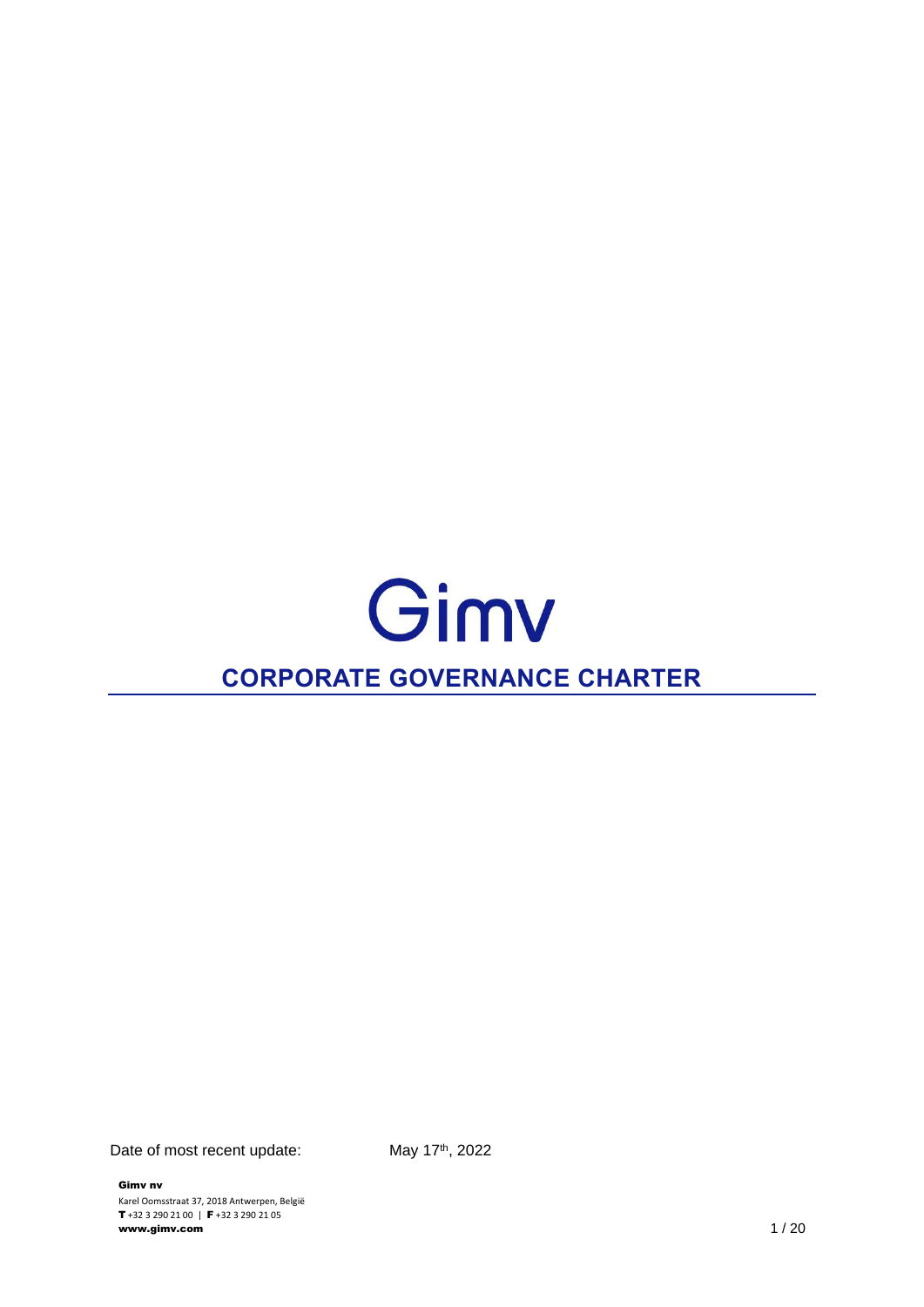# **TABLE OF CONTENT**

| 1            |  |  |  |  |
|--------------|--|--|--|--|
| 1.1          |  |  |  |  |
| 1.2          |  |  |  |  |
| $\mathbf{2}$ |  |  |  |  |
| 2.1          |  |  |  |  |
| 2.2          |  |  |  |  |
| 2.2.1        |  |  |  |  |
| 2.2.2        |  |  |  |  |
| 2.2.3        |  |  |  |  |
| 2.2.3.1      |  |  |  |  |
| 2.2.3.2      |  |  |  |  |
| 2.3          |  |  |  |  |
| 2.3.1        |  |  |  |  |
| 2.3.2        |  |  |  |  |
| 2.3.3        |  |  |  |  |
| 2.3.4        |  |  |  |  |
| 2.3.5        |  |  |  |  |
| 2.3.6        |  |  |  |  |
| 2.3.7        |  |  |  |  |
| 2.3.8        |  |  |  |  |
| 2.3.9        |  |  |  |  |
| 3            |  |  |  |  |
| 3.1          |  |  |  |  |
| 3.1.1        |  |  |  |  |
| 3.1.2        |  |  |  |  |
| 3.1.3        |  |  |  |  |
| 3.1.4        |  |  |  |  |
| 3.1.5        |  |  |  |  |
| 3.2          |  |  |  |  |
| 3.3          |  |  |  |  |
| 3.4          |  |  |  |  |
| 3.5          |  |  |  |  |
| 3.6          |  |  |  |  |
| 3.7          |  |  |  |  |
| 4            |  |  |  |  |
| 4.1          |  |  |  |  |
| 4.1.1        |  |  |  |  |
| 4.1.2        |  |  |  |  |
| 4.1.3        |  |  |  |  |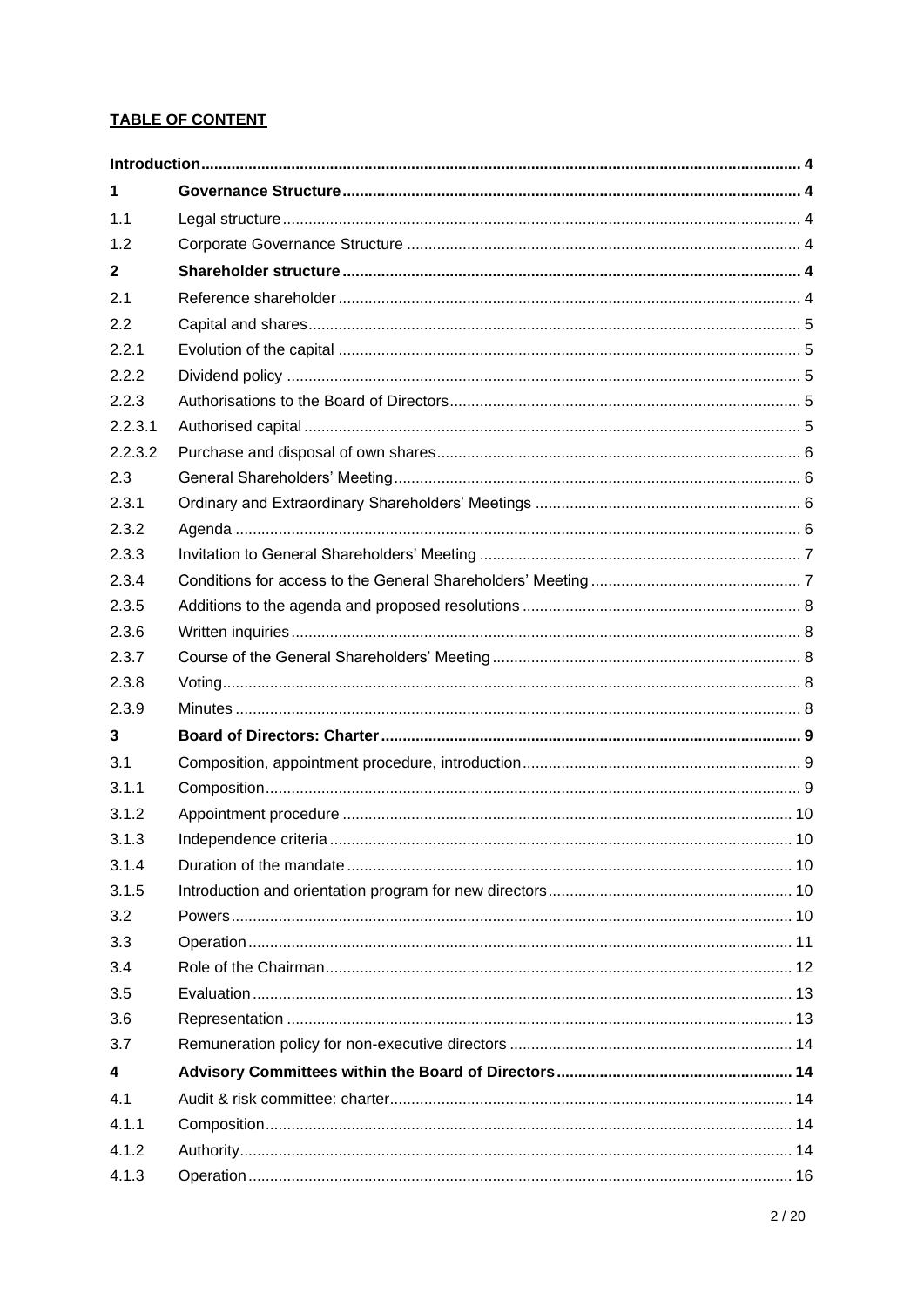| 6     |  |
|-------|--|
| 5.3   |  |
| 5.2   |  |
| 5.1.3 |  |
| 5.1.2 |  |
| 5.1.1 |  |
| 5.1   |  |
| 5     |  |
| 4.3.4 |  |
| 4.3.3 |  |
| 4.3.2 |  |
| 4.3.1 |  |
| 4.3   |  |
| 4.2.4 |  |
| 4.2.3 |  |
| 4.2.2 |  |
| 4.2.1 |  |
| 4.2   |  |
| 4.1.4 |  |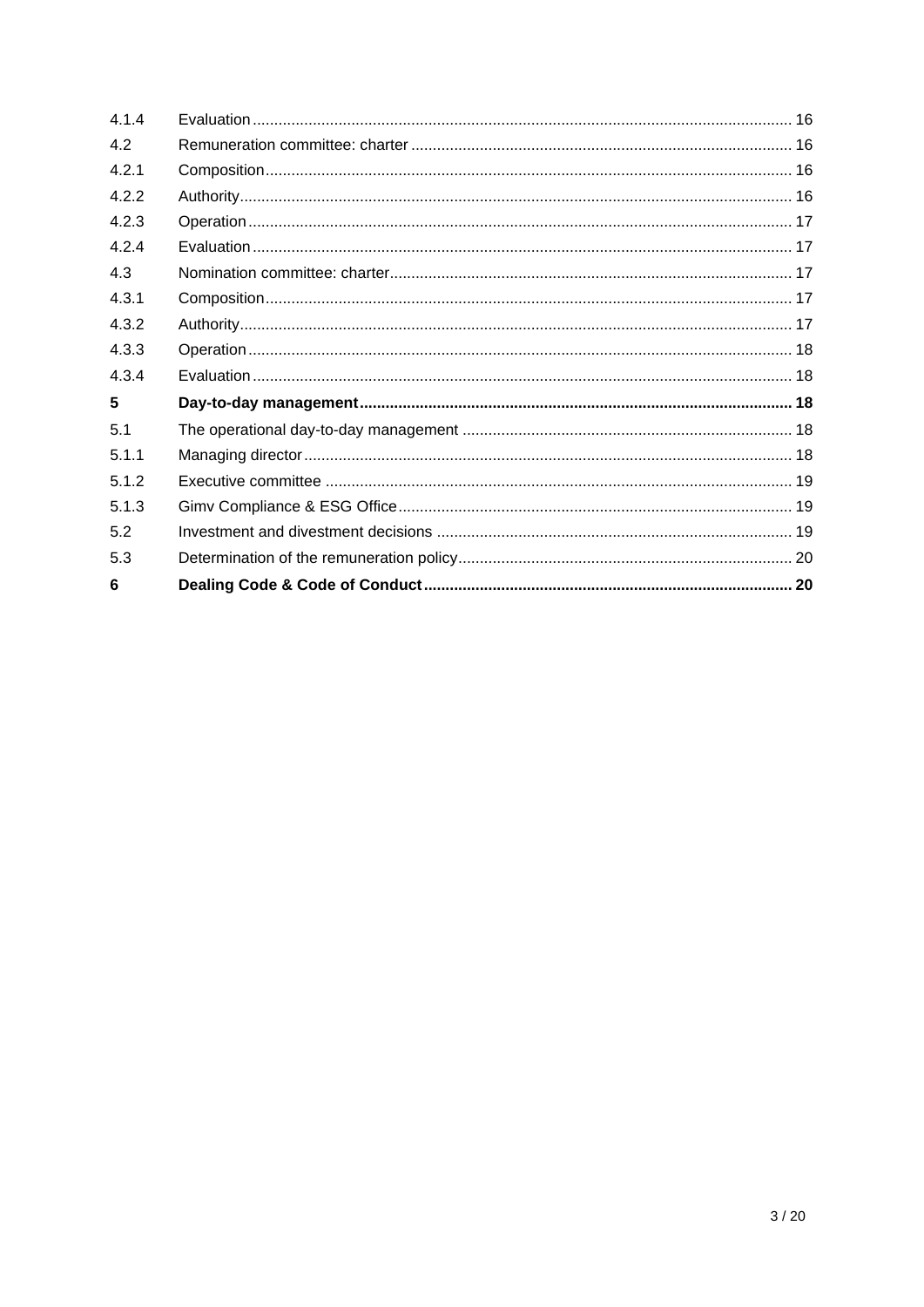## <span id="page-3-0"></span>**INTRODUCTION**

The Board of Directors of Gimv applies the Belgian Corporate Governance Code 2020 (called **"the Corporate Governance Code"** or the **"Code 2020")**.

This Charter is available on the company's website [\(www.gimv.com\)](http://www.gimv.com/) and will be updated in relation to relevant developments in the matter.

In order to obtain a full picture, this Charter must be read in conjunction with the most recent annual report of the company, in which the chapter on corporate governance explains the concrete application of the policy over the last financial year.

## <span id="page-3-1"></span>**1 GOVERNANCE STRUCTURE**

#### <span id="page-3-2"></span>*1.1 Legal structure*

Gimv is a limited liability company under Belgian law. A coordinated version of the company's articles of association is available on the company's website [\(https://www.gimv.com/en/about-gimv/corporate](https://www.gimv.com/en/about-gimv/corporate-governance)[governance\)](https://www.gimv.com/en/about-gimv/corporate-governance). Gimv is a listed company, whose shares are admitted to trading on the regulated market Euronext Brussels.

The company has various direct and indirect subsidiaries both nationally and internationally (cfr. annual report).

#### <span id="page-3-3"></span>*1.2 Corporate Governance Structure*

Gimv has a monistic governance structure.

The Board of Directors is the highest management body in the company and is authorized to carry out all actions that are useful or necessary for the realisation of the company object, except for those powers which by law belong to the General Shareholders' Meeting.

The Board of Directors defines the strategy, makes all important investment decisions and supervises the day-to-day management. The Board of Directors is assisted in this by three advisory committees: the audit & risk committee, the nomination committee and the remuneration committee.

The day-to-day management is entrusted to the managing director, assisted by the executive committee, the members of which are appointed and dismissed by the Board of directors in consultation with the managing director. However, the managing director retains a veto right on day-to-day management.

Investment and divestment decisions are established on the initiative of the investment teams in the platforms. For new investments not exceeding a certain amount, the Board of Directors has delegated the decision-making authority to the investment committee. Investment decisions exceeding this amount are taken by the Board of Directors on the proposal of the investment committee.

The above principles are explained in more detail later in this charter.

#### <span id="page-3-4"></span>**2 SHAREHOLDER STRUCTURE**

### <span id="page-3-5"></span>*2.1 Reference shareholder*

The Vlaamse Participatiemaatschappij NV (also called "**VPM**" hereinafter) was founded on 4 November 1997 by the Flemish Government.

VPM owns 7,342,899 shares of Gimv, or 27.55 % of the total number of outstanding shares. The remaining 72.45 % of the shares are publicly held.

There are no cross-participations.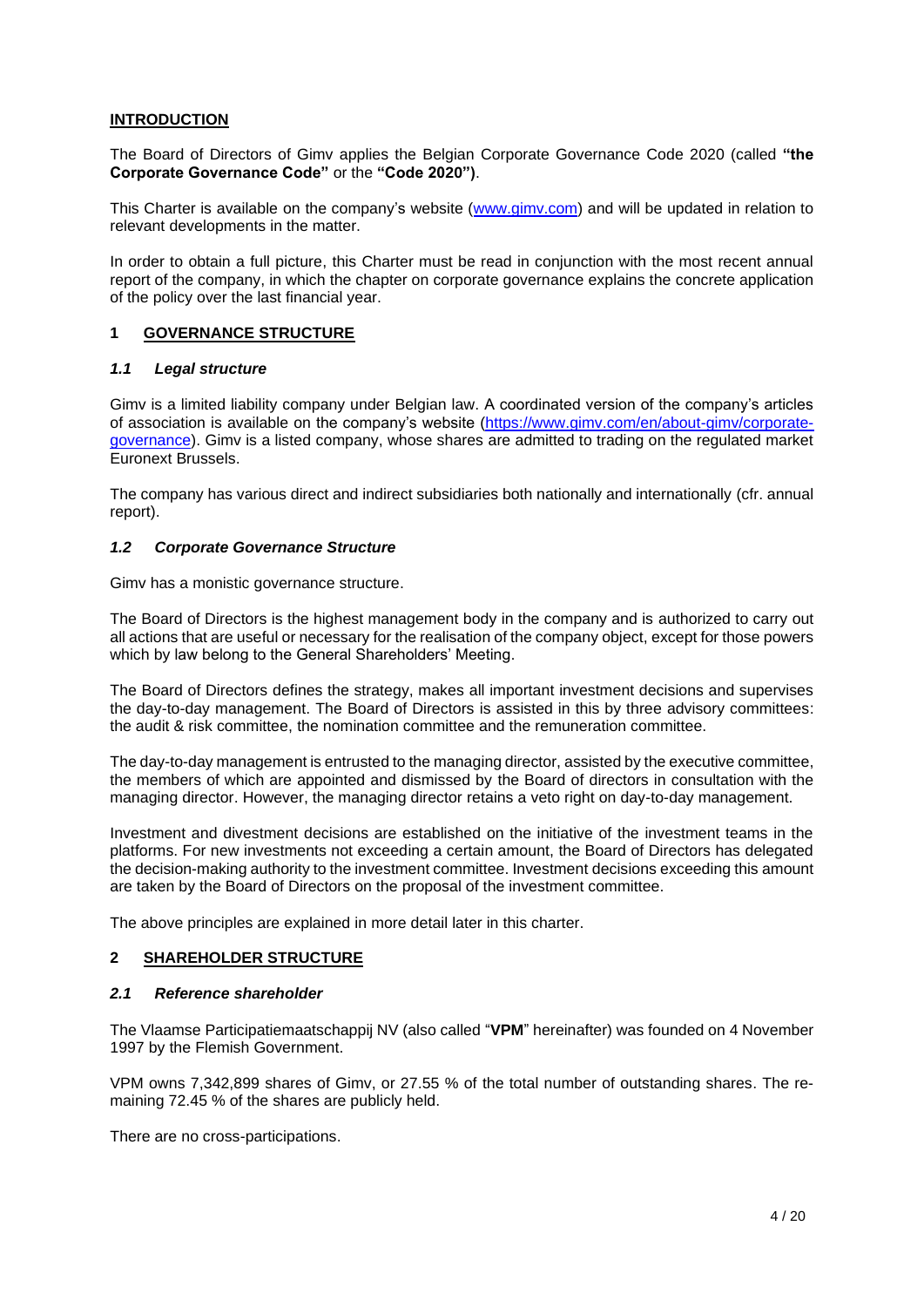An agreement has been concluded between the Flemish Region and VPM regarding the control of VPM's shareholding in Gimv. Among other things, this agreement states that the persons appointed as directors of VPM shall be proposed by VPM in its turn for appointment as directors of Gimv.

Moreover the Gimv articles of association state that as long as the Flemish Region holds more than 25% of the shares either directly or indirectly, it retains the right to present nominations for the appointment of the five directors, including the chairman, which can, depending on the total number of directors, give rise to a disproportionate representation of one shareholder in the Board of Directors.

No particular rights are attached to the Gimv shares owned by VPM.

Gimv does not have any information regarding other shareholder agreements.

There are no other particular agreements between Gimv and one or more of the shareholders.

All shareholders can address their questions to Kristof Vande Capelle, Chief Financial Officer (tel. +32 (3) 290 22 17, e-mail: [Kristof.vandecapelle@gimv.com\)](mailto:Kristof.vandecapelle@gimv.com).

Following documents are among others made available on the website [\(www.gimv.com\)](http://www.gimv.com/) for the benefit of all shareholders: the annual report, the agenda and the resolutions of the annual meeting, the most important half-year results, the coordinated articles of association, press releases, presentations to press and analyst meetings and the presentations of the Investment Platforms.

# <span id="page-4-0"></span>*2.2 Capital and shares*

# <span id="page-4-1"></span>*2.2.1 Evolution of the capital*

The capital of the company amounts to EUR 253,019,970.70 and is represented by 26,654,508 shares without nominal value. All the shares have the same rights and fractional value and are fully paid up.

All company shares are admitted to trading on the Continuous Market of Euronext Brussels, with share code GIMB, under ISIN-code BE0003699130, Reuters-code Gimv.BR and Bloomberg code GIMB BB.

Apart from the aforementioned shares the company has not issued any securities that on exercise or conversion could have the effect of increasing the number of shares.

# <span id="page-4-2"></span>*2.2.2 Dividend policy*

The Board of Directors follows a strategy of proposing to the General Shareholders' Meeting an allocation of profit result in such manner that dividends grow at least in line with inflation, insofar as profit levels permit.

Although the market measures the financial results to a great extent based on the IFRS result (International Financial Reporting Standard), the dividend depends on the results of the statutory accounts. This result of Gimv as an investment company depends on the realised capital gains and losses and writeoffs. No guarantee can therefore be given that this dividend policy will be continued unlimited in the future. Each share is entitled to an equal dividend.

# <span id="page-4-3"></span>*2.2.3 Authorisations to the Board of Directors*

# <span id="page-4-4"></span>2.2.3.1 Authorised capital

The Board of Directors is authorized to increase the capital of the company in one or more installments with anl amount which maximum equals the capital for capital increases with application of the preferential subscription right of the existing shareholders; an amount which maximum equals 20% of the capital for capital increases with cancellation of the preferential subscription right of the existing shareholders.

The Board of Directors can exercise this power for a period of five years after the announcement of the amendment of the articles of association decided by the Extraordinary General Meeting of shareholders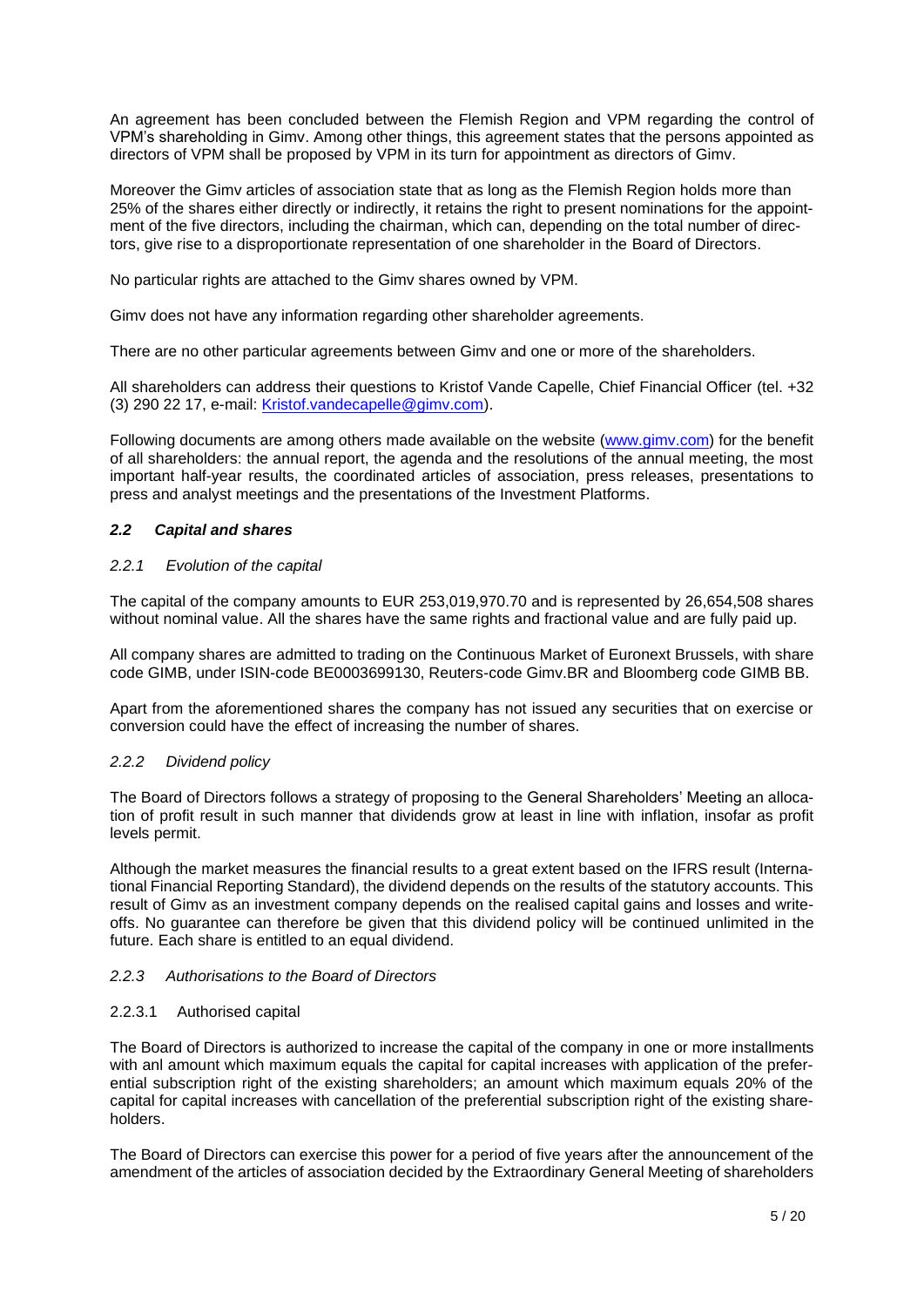of 24 June 2020. The special circumstances in which the Board of Directors can make use of this authorization have been set out in the special report of the Board of Directors of March 17<sup>th</sup>, 2020 in accordance with article 7:199 of the Belgian Companies and Associations Code ("**BCAC**"), which is available on the Company's website.

The Board of Directors used this power up until now for a total amount of EUR 11,655,342.07, more specifically as follows:

| <b>Date</b>             | <b>Occasion</b>   | <b>Description</b>                                                 |
|-------------------------|-------------------|--------------------------------------------------------------------|
| July 28 <sup>th</sup> , | Optional dividend | The capital was increased with EUR 5,889,797.58 with the issue     |
| 2020                    | FY 2019-20        | of 620,462 new shares at an issue price of EUR 45.50 per share.    |
|                         |                   | The balance between the fractional value and the issue price, i.e. |
|                         |                   | EUR 22,341,223.42, was recorded as an issue premium.               |
| July 29th,              | Optional dividend | The capital was increased with EUR 5,765,544.49 with the issue     |
| 2021                    | FY 2020-21        | of 607,374 new shares at an issue price of EUR 47.25 per share.    |
|                         |                   | The balance between the fractional value and the issue price, i.e. |
|                         |                   | EUR 22,932,877.01, was recorded as an issue premium.               |

#### <span id="page-5-0"></span>2.2.3.2 Purchase and disposal of own shares

The Board of Directors is authorized to acquire or pledge its own securities up to a maximum of 20% of the capital at a unit price that may not be less than 20% below the average closing price of the last twenty trading days prior to the transaction and which may not exceed 20% above the average closing price of the last twenty trading days prior to the transaction.

The Board of Directors can exercise this power for a period of five years from the publication in the appendices to the Belgian Official Gazette of the authorization decision of the Extraordinary General Meeting of June 24<sup>th</sup>, 2020.

Gimv first made use of this authorization in its decision of January 19<sup>th</sup>, 2021 to purchase 40.000 shares in order to offer these shares to its personnel as part of a share purchase plan. In February 2022, Gimv made use of this authorization for a second time to purchase 32.000 shares in order to offer these shares to its personnel as part of a share purchase plan.

# <span id="page-5-1"></span>*2.3 General Shareholders' Meeting*

# <span id="page-5-2"></span>*2.3.1 Ordinary and Extraordinary Shareholders' Meetings*

The Ordinary General Shareholders' Meeting takes place annually on the last Wednesday of June at 10:30 am. If that day is a public holiday, the meeting is held on the next working day at the same time.

The Board of Directors or the company auditor convenes a General Shareholders' Meeting whenever the interests of the company require it. Moreover, the Board of Directors is obliged to call a General Shareholders' Meeting if shareholders who either alone or jointly hold at least 20% of the company shares request it. Such a request must describe the subjects to be discussed and must be sent to the Board of Directors of the company. The Board of Directors is free to add other items to the agenda in the invitation to the meeting.

The Ordinary and Extraordinary Shareholders' Meetings are held at the venue as mentioned in the invitation.

### <span id="page-5-3"></span>*2.3.2 Agenda*

The Board of Directors establishes the agenda for every General Shareholders' Meeting.

The number of shares a shareholder needs to hold in order to be able to convene a General Meeting is set at 10% of the share capital. The number of shares a shareholder needs to hold in order to be able to to add items to the agenda of the Annual General Meeting is set at 3% of the share capital (see [2.3.5\)](#page-7-0).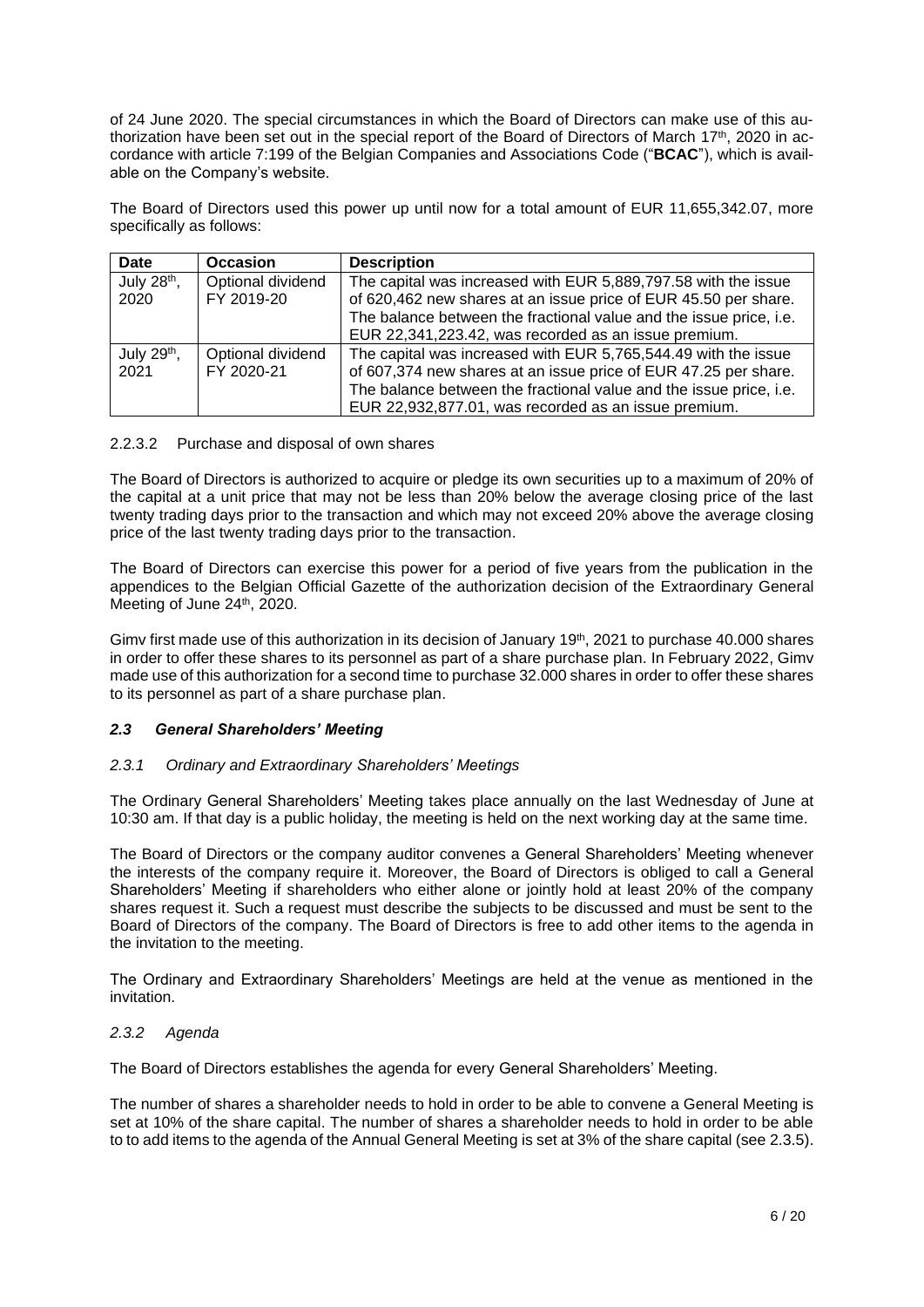Notwithstanding this legal threshold the company takes upon itself to consider any reasonable proposal from a shareholder, regardless of the size of his shareholding, to place a particular item on the agenda of the General Shareholders' Meeting, providing that this proposal is communicated in good time (taking into account the legal deadlines for calling meetings) and that the proposal is, in the opinion of the Board of Directors, in the interest of the company and its shareholders.

## <span id="page-6-0"></span>*2.3.3 Invitation to General Shareholders' Meeting*

Gimv seeks to provide its shareholders with full and timely information concerning each General Shareholders' Meeting. Moreover, Gimv encourages the shareholders to personally take part in the General Shareholders' Meeting.

Registered shareholders are invited by letter or via the e-mail address which they have specifically stated in accordance with article 2:32 Belgian Companies and Associations Code at least thirty calendar days before the General Shareholders' Meeting. In addition to the agenda with the detailed proposals for resolutions, they receive all the legally required documents.

The complete agenda of the General Shareholders' Meeting, including the proposals for resolutions, is published at least thirty calendar days before the General Shareholders' Meeting in the Belgian Official Gazette and in a national newspaper.

The company also publishes the aforementioned information on its website [\(www.gimv.com\)](http://www.gimv.com/).

## <span id="page-6-1"></span>*2.3.4 Conditions for access to the General Shareholders' Meeting*

Shareholders of the company who wish to attend the Annual General Meeting can only take part through the securities they hold on the registration date, regardless of the number of securities they will be holding on the actual day of the Annual General Meeting. The ultimate registration date is the fourteenth (14th) calendar day prior to the Annual General Meeting at midnight (Belgian time).

Each shareholder can participate by one of the three following procedures:

a) personally attending the meeting

Each shareholder is entitled to personally attend the Annual General Meeting, subject to fulfillment of the following formalities:

- holders of shares that are registered in the company's shareholders' register, have to inform the Company in writing no later than six calendar days prior to the General Meeting of their intention to attend the meeting, either by letter or e-mail. A model confirmation letter is available at the registered offices of the company and on its website [\(www.gimv.com\)](http://www.gimv.com/).
- holders of dematerialised shares have to register their shares no later than six calendar days prior to the General Meeting at a branch of KBC or at the registered offices of the company, by way of a certificate issued by their financial intermediary or authorised account holder. This certificate formally states the number of dematerialised shares on the registration date and represents the number of shares with which the shareholder can participate in the General Meeting.
- b) voting by proxy

Shareholders can also be represented by a proxy of their own choice, who may or may not be a shareholder of the company. In addition to fulfilling the abovementioned formalities (see a) above), the shareholder must ensure that the company receives the proxy form no later than six calendar days prior to the General Meeting, either by regular mail or e-mail [\(infogav@gimv.com\)](mailto:infogav@gimv.com). A model proxy form is avail-able at the registered offices of the company and on its website [\(www.gimv.com\)](http://www.gimv.com/). This model will also be sent out, together with the notice of meeting to the registered shareholders and to the other shareholders who have fulfilled the aforementioned formalities (see a) above).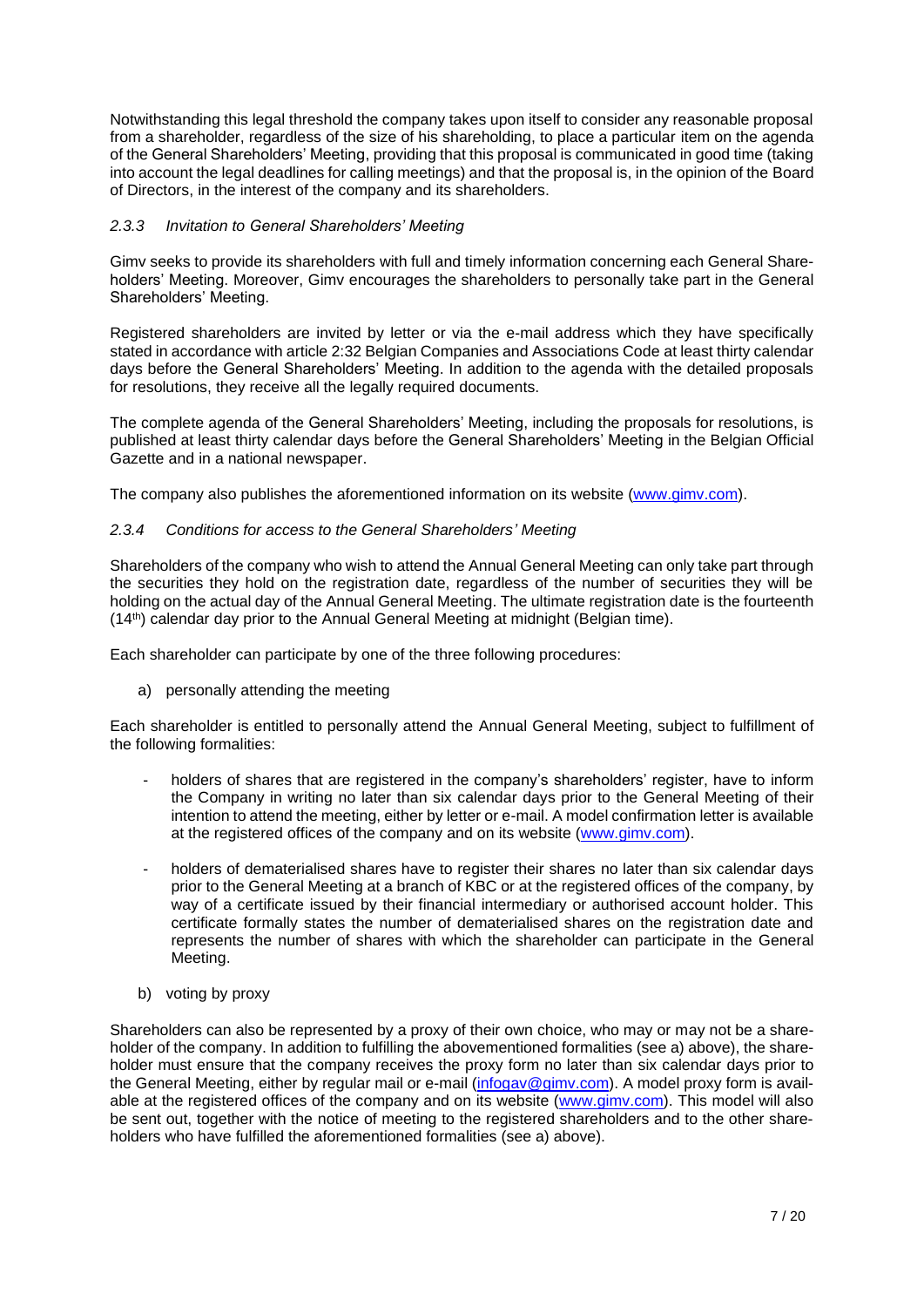## c) voting by correspondence

Finally, each shareholder has the right to vote by correspondence on the items on the agenda. In addition to the abovementioned formalities (supra a), the voting form should contain the shareholder's full and precise identity, the number of shares he participates with in the voting process and the decision of the shareholder on each of the items on the agenda. The shareholder is allowed to clarify and motivate his decisions. In order to be valid, the voting form must be sent to the Company by registered letter with acknowledgement of receipt no later than six calendar days prior to the General Meeting. The voting form can also be sent electronically to [infogav@gimv.com.](mailto:infogav@gimv.com) A model voting form is available at the reg-istered offices of the company and on its website [\(www.gimv.com\)](http://www.gimv.com/). This model will also be sent out with the notice of meeting to the registered shareholders and to the other shareholders who have fulfilled the aforementioned formalities (see a) above).

# <span id="page-7-0"></span>*2.3.5 Additions to the agenda and proposed resolutions*

Shareholders who independently or jointly hold 3% of the company's share capital have the right to add items to the agenda of the annual General Meeting and to introduce propositions of resolutions, at the latest on the 22<sup>nd</sup> calendar day prior to the General Meeting (in accordance with article 7:130 of the Belgian Companies and Associations Code). These propositions can be sent to the company by e-mail [\(infogav@gimv.com\)](mailto:infogav@gimv.com). The resolutions proposed by the shareholders, if any, will be published on the Company's website. More detailed information relating to article 7:130 of the Belgian Companies and Associations Code can be found on the Company's website.

## <span id="page-7-1"></span>*2.3.6 Written inquiries*

Shareholders who meet with the conditions to participate in the General Meeting, have the right to address the Board of Directors with their questions relating to its report and the items on the agenda. These inquiries can also be sent to the company's registered offices or by e-mail [\(infogav@gimv.com\)](mailto:infogav@gimv.com), at the latest six calendar days prior to the General Meeting. More detailed information relating to article 7:139 of the Belgian Companies and Associations Code can be found on the Company's website.

## <span id="page-7-2"></span>*2.3.7 Course of the General Shareholders' Meeting*

All shareholders are of course given the opportunity to ask questions at the meeting to the directors who are present or the auditor. Shareholders may also submit written questions to the chairman of the board in advance of the General Shareholders' Meeting which is presided over by the chairman of the Board of Directors.

#### <span id="page-7-3"></span>*2.3.8 Voting*

Each share gives the right to cast one vote. There are no limitations to this principle: there are no preference shares, no non-voting shares, no multiple voting rights, no limitations on the exercise of voting rights. In addition, each share is entitled to an equal dividend.

Every proposal is accepted if approved by the majority of the votes cast, unless the law stipulates other quorum or majority requirements. Voting during the General Shareholders' Meeting is secret and takes place in writing.

## <span id="page-7-4"></span>*2.3.9 Minutes*

Minutes are drawn up of every meeting of the General Shareholders' Meeting at the end of the session and signed by the officers of the meeting and the shareholders who so request. The minutes are kept at the registered office of the company and are made available electronically via the company's website [\(www.gimv.com\)](http://www.gimv.com/).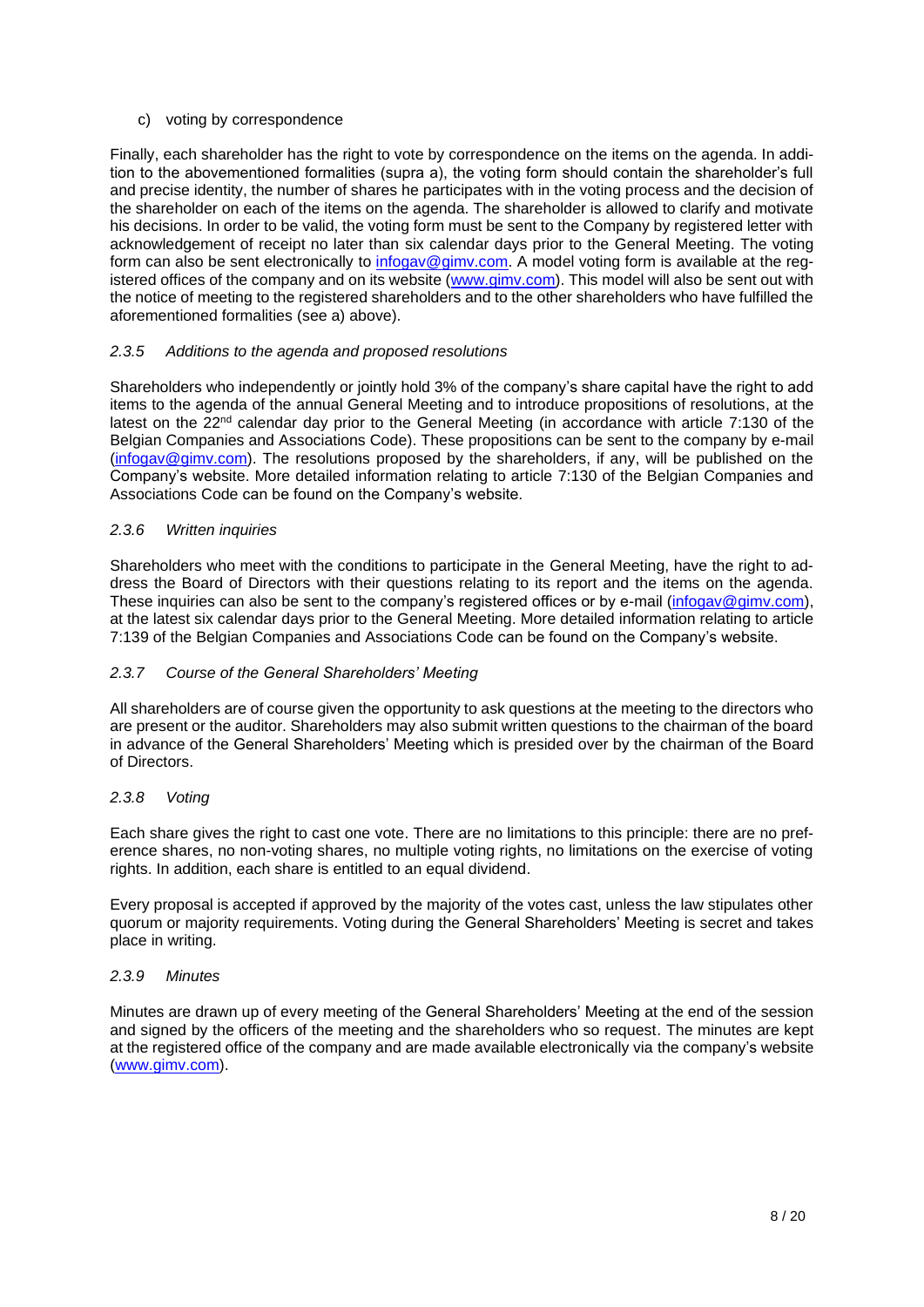# <span id="page-8-0"></span>**3 BOARD OF DIRECTORS: CHARTER**

## <span id="page-8-1"></span>*3.1 Composition, appointment procedure, introduction*

## <span id="page-8-2"></span>*3.1.1 Composition*

The Board of Directors must comprise at least three members. The articles of association of Gimv do not stipulate any minimum or maximum number of directors.

Gimv strives for a Board of Directors that on the one hand is large enough to allow its members to contribute experience with regard to the knowledge required for Gimv from various, complementary fields and on the other hand small enough to make efficient deliberation and decision-making possible. The size of the Board of Directors must also make it possible to absorb changes to its composition without disrupting its continuity of operations and allows for diversity in profiles.

The nomination committee has defined the competences for which the Board of Directors strives as a whole and for each of the individual directors:

| the Board of Directors as a whole            | the individual directors                                  |
|----------------------------------------------|-----------------------------------------------------------|
| knowledge of financial markets               | experience in leading companies                           |
| knowledge of company valuation               | social standing                                           |
| knowledge of Private Equity                  | international experience                                  |
| experience in leading companies              | good network                                              |
| international experience                     | independence of opinion and in relation to participations |
| formulating and implementing strategy        | academic education                                        |
| assessing business plans                     | independence as supplier                                  |
| network of contacts with Flemish enterprises | time available                                            |
| knowledge of human resource management       | interest in Private Equity                                |
| experience in financial reporting            | willingness to cooperate                                  |
| knowledge of sustainability                  | confidentiality                                           |
|                                              | unimpeachable conduct                                     |
|                                              | ethical behaviour and no conflict of interest             |

These guidelines also form the basis for drawing up the succession plan for directors.

The articles of association furthermore determine the composition of the Board of Directors as follows:

- (i) five directors are appointed from candidates nominated by the Flemish Region (or a company controlled by the Flemish Region) as long as it holds more than 25% of the shares either directly or indirectly;
- (ii) a minimum of three directors are appointed on the recommendation of the Board of Directors because of their independence in accordance with the criteria stated in the Code 2020;
- (iii) the remaining directors, including the managing director (infra [5.1.1\)](#page-17-4), are appointed on the recommendation of the Board of Directors from candidates not nominated by the Flemish Region or a company controlled by the Flemish Region.

The Board of Directors currently consists of twelve members. Only the managing director has an executive function. The remaining directors are non-executive directors and on the one hand consist of the five directors appointed from the candidates nominated by VPM and on the other hand of six independent directors, who all meet the independence criteria set out in the Code 2020. Consequently, the majority of the members of the Board of Directors of Gimv are directors who are independent from VPM, which ensures a balanced composition.

Each director's mandate that the chairman or managing director accept, is submitted to the Board of Directors for approval.

It is ensured that none of the directors exercises more than five directorships in listed companies.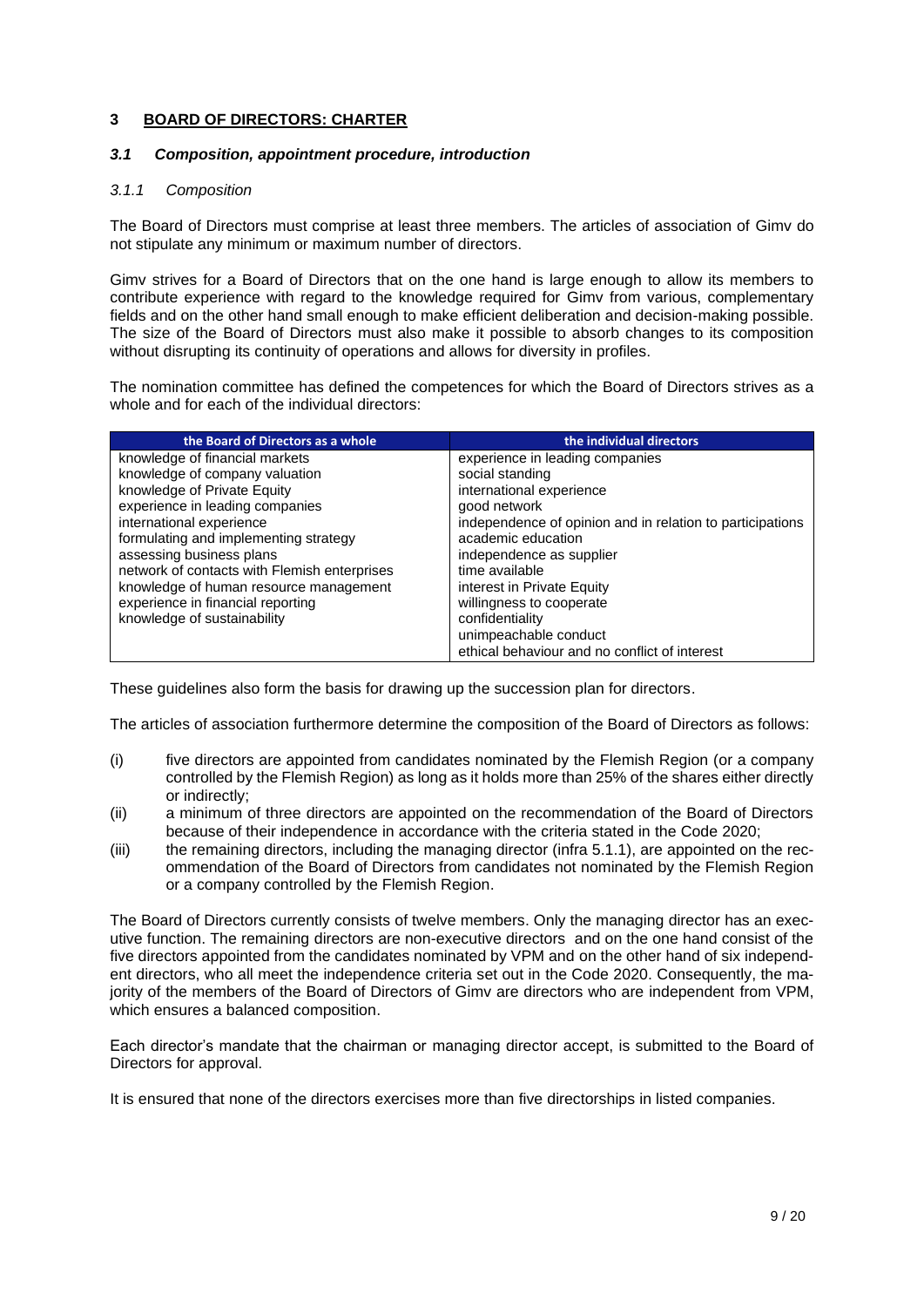## <span id="page-9-0"></span>*3.1.2 Appointment procedure*

When a mandate of director unexpectedly becomes vacant, the remaining directors have the right to temporarily fill the vacancy, until the next General Shareholders' Meeting. The newly appointed director completes the mandate of the director he or she is replacing. However, if a director resigns, the Board of Directors shall nevertheless be able to deliberate validly as long as the replacement mandate for the resigning director has not been filled.

For important decisions regarding (re)appointments (independent directors, end of mandate of several directors, etc.) the remaining Board of Directors is evaluated and compared, on the basis of the required competences for the total Board of Directors (see supra [3.1.1\)](#page-8-2) with the skills, knowledge and experience required by Gimv. Then, on this basis, suitable, unimpeachable candidates, who comply with the profile of individual director are sought.

When proposing new candidate-directors or the reappointment of an existing director, the Board of Directors strives for a good balance between the necessary continuity on the one hand and on the other hand the need for sufficient rotation within the Board of Directors. The nomination committee ensures that a sufficiently large and balanced list of candidate directors is submitted. The nomination committee has the exclusive right to propose the independent directors (cfr. Infra sub [3.1.3](#page-9-1) for the independence criteria). The proposals will be presented to the Board of Directors for approval.

The ultimate decision on the appointment of one or more directors is taken by the General Meeting with a majority of the votes cast, in which abstentions are not counted. To be able to assess the profile of the nominated candidates, the following information is provided to this Shareholders' Meeting: the *resumé* of each candidate, a list of the current director's mandates, any information required to assess the independence of the candidate concerned and the opportunity to ask questions.

#### <span id="page-9-1"></span>*3.1.3 Independence criteria*

The independent directors (minimum three) must primarily meet the criteria set out in the Code 2020.

Independent directors must notify the nomination committee if they no longer fulfil one or more of the legal or additional independence criteria during the execution of their mandate. The nomination committee assesses whether the person involved should resign voluntarily or if a continuing membership is justified, considering the circumstances.

#### <span id="page-9-2"></span>*3.1.4 Duration of the mandate*

In principle, directors are appointed for a period of four years.

The age limit for the mandate of a director is 70. In the event a director turns 70 during the course of his or her mandate, such director will be able to complete the term for which he or she was appointed.

#### <span id="page-9-3"></span>*3.1.5 Introduction and orientation program for new directors*

The chairman of the Board of Directors, together with the secretary of the Board of Directors, ensures that newly appointed directors receive an appropriate introduction in order to facilitate their effective contribution to the Board of Directors. The introduction is intended to make the parties involved more familiar with the existing policy, strategy, financial situation, day-to-day management, external audit and systems of internal control as well as the main challenges of the company in this regard. Therefore, discussions and presentations are organised between the newly appointed directors and the chairman, the managing director and each member of the executive committee.

# <span id="page-9-4"></span>*3.2 Powers*

The Board of Directors is the highest management body and has governance authority to the fullest extent, with the exception of the powers that are by law and by the articles of association reserved for the General Shareholders' Meeting. The Board of Directors controls the company as a corporate body, establishes the strategy, exercises supervision on the day-to-day management and the executive committee and is accountable for that towards the General Shareholders' Meeting.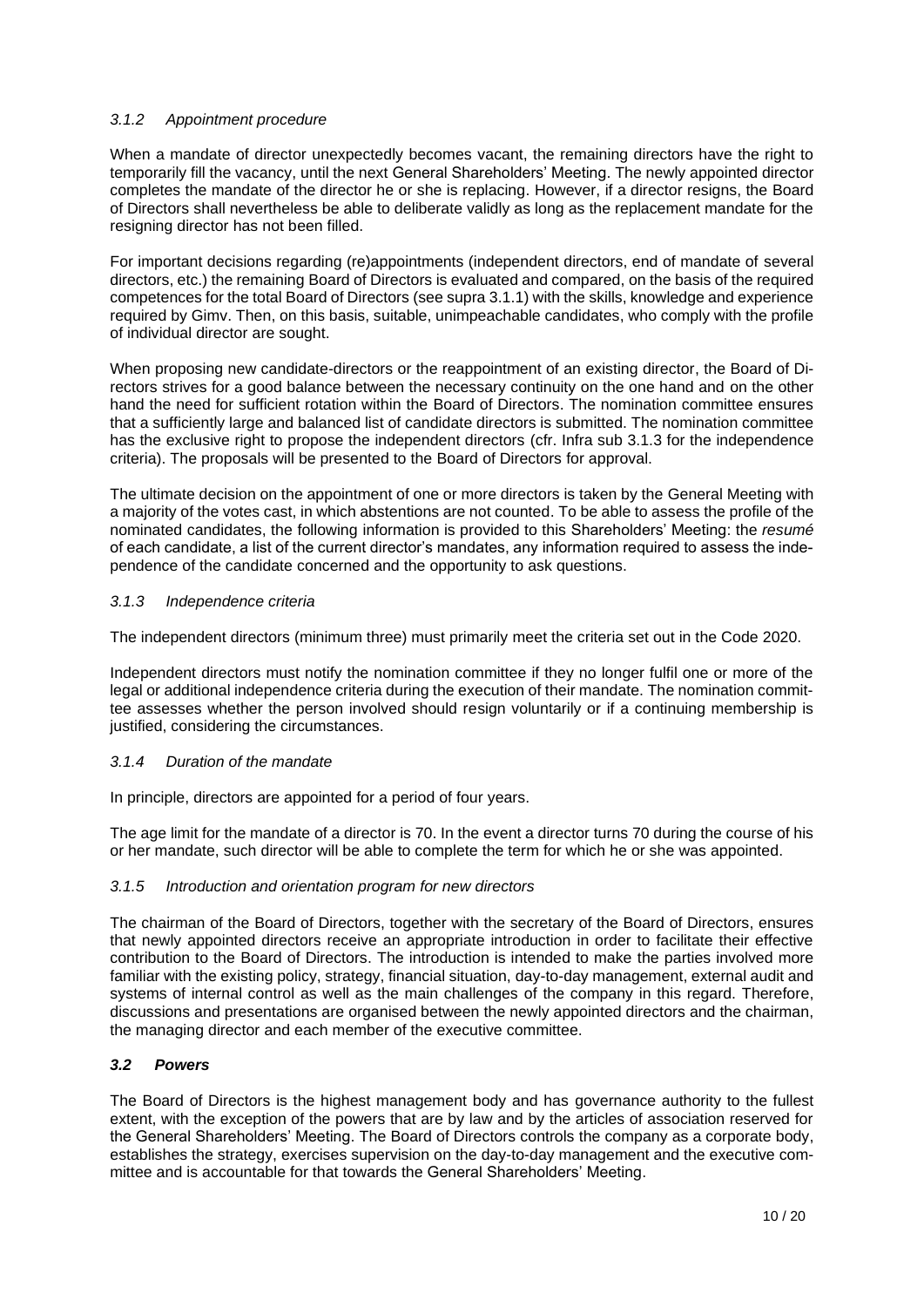The essential responsibilities of the Board of Directors can be summarised as follows:

- approving, evaluating and planning of the long-term objectives, the main lines of policy and the strategy to be followed;
- directing, adjusting and evaluating the performance of Gimv in relation to the set strategic objectives, planning and budgets;
- approving the main investments and divestments for amounts over 7.5 million EUR;
- approving and evaluating the structure, powers and the obligations of the day-to-day management and adequate identification of the managing director and of the members of the executive committee;
- supervising the performances of the managing director and the executive committee;
- approving and evaluating the remuneration policy for the managing director and the executive committee;
- maintaining a continuous interaction and dialogue in a climate of trust and respect with the managing director in which sufficient autonomy is given to the managing director to allow him to fulfill his duties appropriately;
- approving and evaluating the global organisation structure;
- approving and evaluating the allocation of the main means through budgeting and budgets;
- approving and evaluating the composition, competences and operation of the advisory committees as stipulated in the various charters and approving the remuneration;
- establishing and evaluating the financial and operating results and processing these in the formal financial accounts;
- approving and evaluating the existing internal systems of supervision, the main features of which are being disclosed in the Corporate Governance Statement in the Annual Report;
- preparing all decision to be presented at the General Shareholders' Meeting, including a timely disclosure of financial and non-financial information to (potential) shareholders;
- supervising the activities and the independence of the company auditor and the systems of internal control;
- determining and evaluating Gimv's role and strategy as a sustainable and responsible company and investor.

The Board of Directors has the authority and duty to use effective, essential and proportional means to carry out its duties appropriately. It is collectively responsible for the appropriate allocation of resources.

The directors are subject to strict deontological standards. This entails among other things a regulation concerning conflict of interests and a Code of Conduct which on various points is even more stringent than the prevailing legislation (infra [6\)](#page-19-1).

# <span id="page-10-0"></span>*3.3 Operation*

In principle, the Board of Directors meets every month, except in August. If necessary, additional meetings are arranged.

The meetings of the Board of Directors are held either physically at the place indicated in the convening notice or remotely by means of teleconference or videoconference using telecommunication techniques which allow the directors participating in the meeting to hear each other simultaneously and to consult with each other simultaneously or a combination of the two aforementioned meeting techniques in which some directors are physically present at the meeting and some directors participate in the meeting by teleconference or videoconference.

A director, who is unable to attend a meeting, may grant a special proxy to another director, provided that each director may only represent one other director.

Decisions are taken by simple majority of the votes cast. In case of a tie vote the chairman has the decisive vote. In practice the Board of Directors acts by mutual consultation and takes decisions by consensus. In the legally authorised circumstances, the Board of Directors may apply the procedure for written decision-making.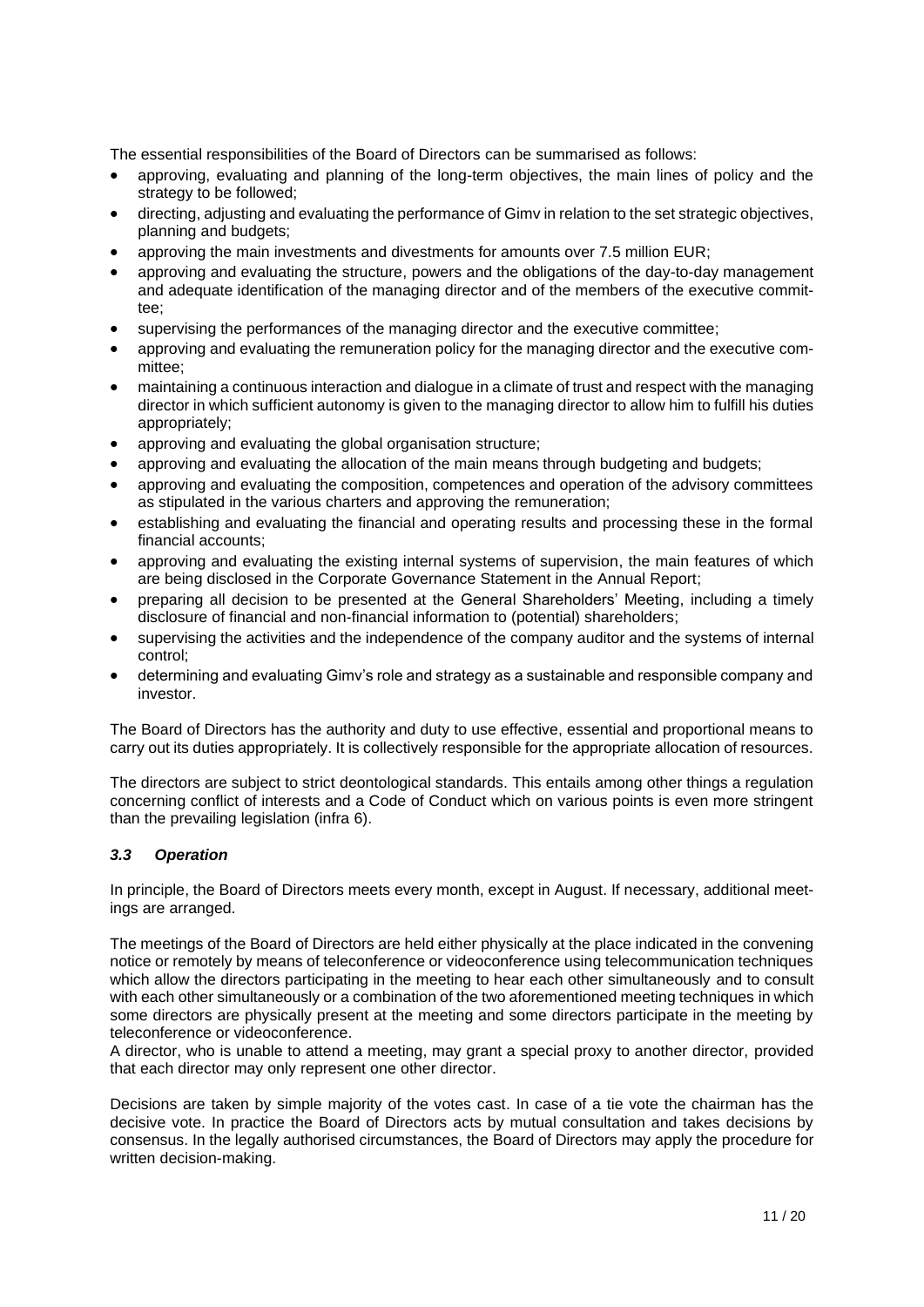Prior to any meeting (generally at the latest four days in advance) the members of the Board of Directors receive an agenda for the meeting, together with all relevant documents to prepare for the various points on the agenda. The invitation to the meeting is delivered to the directors electronically, as well as by regular mail. The directors have access to the electronic version of this documentation with regard to the items on the agenda: this makes it possible for them to archive and consult the documents of the Board of Directors in an easier manner and to manage them more efficiently.

The managing director provides the Board of Directors with the following information:

- on a permanent basis: press releases, unforeseen and exceptional events that could have a significant effect on the company's position;
- at every ordinary meeting of the Board of Directors: status of the treasury, important developments or events in participations that could have a significant impact on the company's position, investments and divestments, special risks to which Gimv is or may be exposed;
- quarterly: developments in the portfolio and in participations, developments in the market and the *dealflow*, the limited consolidation and accounting of the company;
- half-yearly: interim company and consolidated results with limited verifications by the auditors, both of the company and its subsidiaries, an evaluation of the annual budget, if applicable with proposals for adjustment:
- yearly: the annual company and consolidated results with complete verifications by the auditors, reporting on the personnel management and human resources implemented by the company, evaluation of the activities of the Investment Platforms and the execution of the company strategy, both in general and specifically in the field of responsible and sustainable investing.

If requested, the managing director provides the Board of Directors with the necessary explanation at the meeting, assisted by the secretary of the Board of Directors and the Chief Financial Officer, who are, in principle, invited to every meeting with an advisory vote. The other members of the Executive Committee may be invited by the chairman, the managing director or the Board of Directors to be present for specific points on the agenda with an advisory vote.

Directors have full and free access to the managing director, the members of the executive committee and to all employees of Gimv. However, all meetings or contacts which a director wishes to set up, have to be organized through the chairman of the Board of Directors, the managing director or the secretary of the Board of Directors.

The Board of Directors and each individual director have the power, in consultation with the chairman, to make an appeal, in the interest of the company, to independent experts or advisors at the expense of the company.

A joint meeting of the Board of Directors and the Executive Committee is organised at least once a year.

The secretary of the Board of Directors assists the directors and gives them advice concerning the execution of their mandate, explains the rights and duties of the company and ensures that proper minutes are kept. The secretary of the Board of Directors ensures, under the direction of the chairman, good information flow within the board and its committees and between the executive management and the non-executive directors. The secretary of the board reports regularly to the board on procedures, rules and regulations and how they are being followed and complied with.

In preparation of certain decisions, the Board of Directors is assisted by the audit & risk committee, the remuneration committee and the nomination committee.

# <span id="page-11-0"></span>*3.4 Role of the Chairman*

In accordance with article 14 of the articles of association, the Board of Directors elects the chairman among the directors appointed by the Flemish Region, or by a company controlled by the Flemish Region, as long as it holds more than twenty-five percent (25%) of the shares in Gimv (supra [2.1\)](#page-3-5).

The chairman chairs the Board of Directors and acts as an intermediary between the shareholders, the Board of Directors and the day-to-day management of the company. He/she ensures that the Board of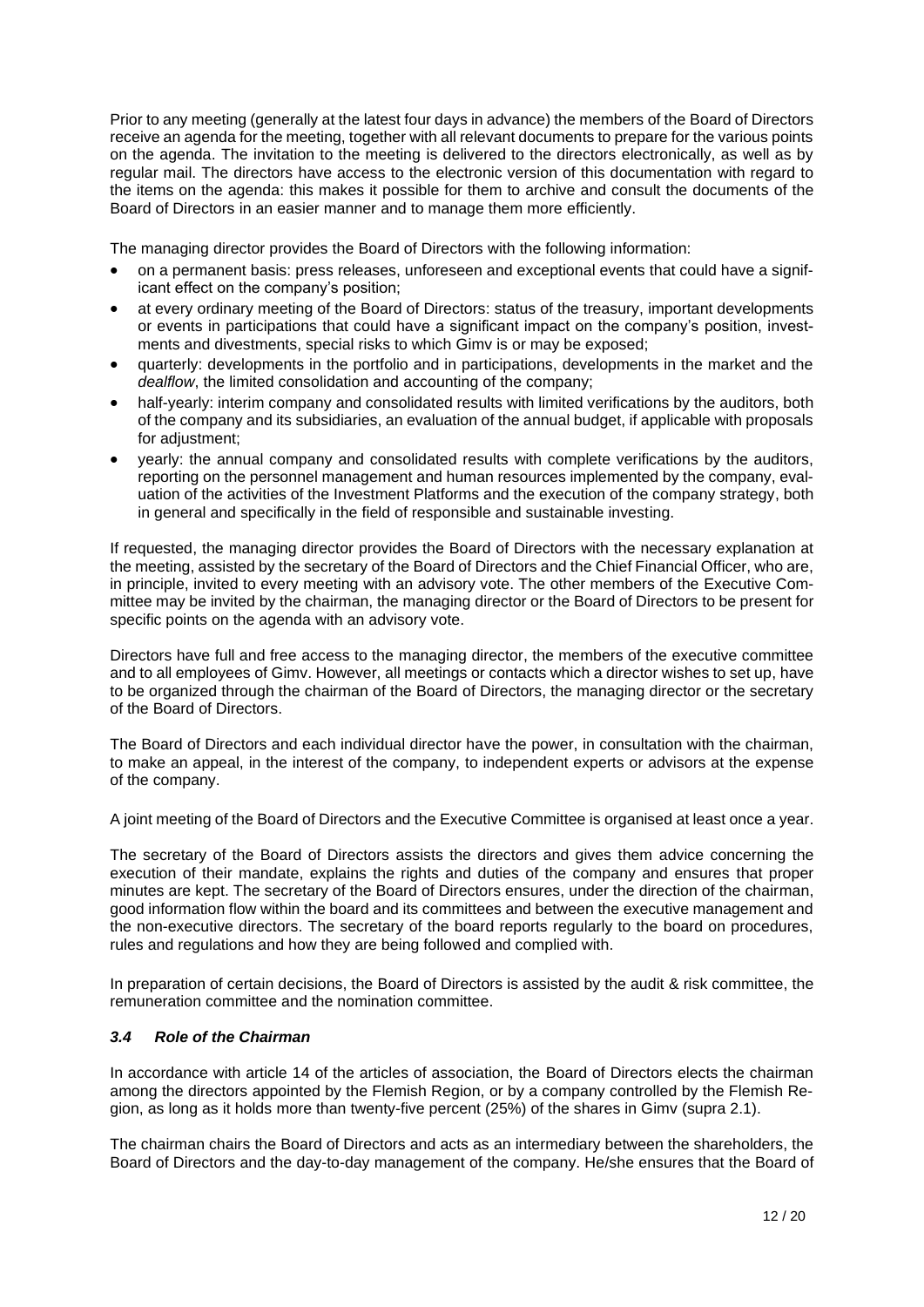Directors functions in an efficient and effective way. The chairman has a close relationship with the managing director, providing support and advice.

The chairman has the following responsibilities:

- He/she takes all initiatives, creates relevant policy instruments and gathers all the information required in order of the Board of Directors being able to carry out its duties (supra 3.2) effectively and independently; he disposes of the necessary resources in this respect; and has the material resources available for this;
- He/she ensures the optimal composition of the Board of Directors. He/she takes the initiative and directs appointments or reappointments;
- He/she ensures and plans the internal evaluation of the Board of Directors;
- He/she plans and sets the schedule for the various meetings of the Board of Directors;
- He/she sets the agenda of the Board of Directors in consultation with the managing director and chairs the meetings;
- He/she ensures that the preparatory material is provided to all directors in good time, accurately and in the correct form;
- He/she plans and sets the schedule for the various meetings of the Board of Directors;
- He/she sets up the agenda of the Board of Directors in consultation with the managing director and chairs the meetings;
- He/she ensures that the preparatory material is provided to all directors in good time and accurately and in the correct form;
- He/she ensures the quality of the permanent interaction and dialogue at the level of the Board of Directors; he ensures that all the directors are given a fair chance to speak and that decisions are taken unanimously where possible, in an atmosphere of mutual trust;
- He/she ensures a permanent dialogue between the directors and the managing director and the executive committee;
- He/she ensures that the new members receive an appropriate orientation program that fulfills their needs and that permanent training is provided for the members of the Board of Directors;
- He/she chairs the General Shareholders' Meeting and ensures during the General Shareholders' Meeting that the shareholders can ask questions to the directors, the managing director and the company auditor.

# <span id="page-12-0"></span>*3.5 Evaluation*

On a regular basis, the chairman organises individual interviews with directors based on a questionnaire which is made available in advance. In addition, written surveys are organised. The following items are included in the questionnaire and in the surveys:

- availability of adequate and detailed information, timely availability of the information, complete and prompt answers by the management on questions;
- sufficient opportunity for an open discussion within the Board of Directors, in which all viewpoints can be put forward, where discussions are guided in order to reach clear decisions;
- sufficient participation of each individual director in the discussions and sufficient contribution of the specific expertise of each director in the discussions;
- effective leadership by the Chairman of the meetings, is everyone given a fair chance to speak, and conformity of the decisions with the discussions and consensus of the directors.

Reports on the outcome of these individual questionnaires and surveys are drawn up and presented to the Board of Directors. During the discussion of this report, individual directors can comment on the consequences, and conclusions may be drawn for the operation and leadership of the Board of Directors.

## <span id="page-12-1"></span>*3.6 Representation*

The Board of Directors represents the company as a corporate body ('college'). Next to that the power of representation falls to the chairman, acting together with another director or to the managing director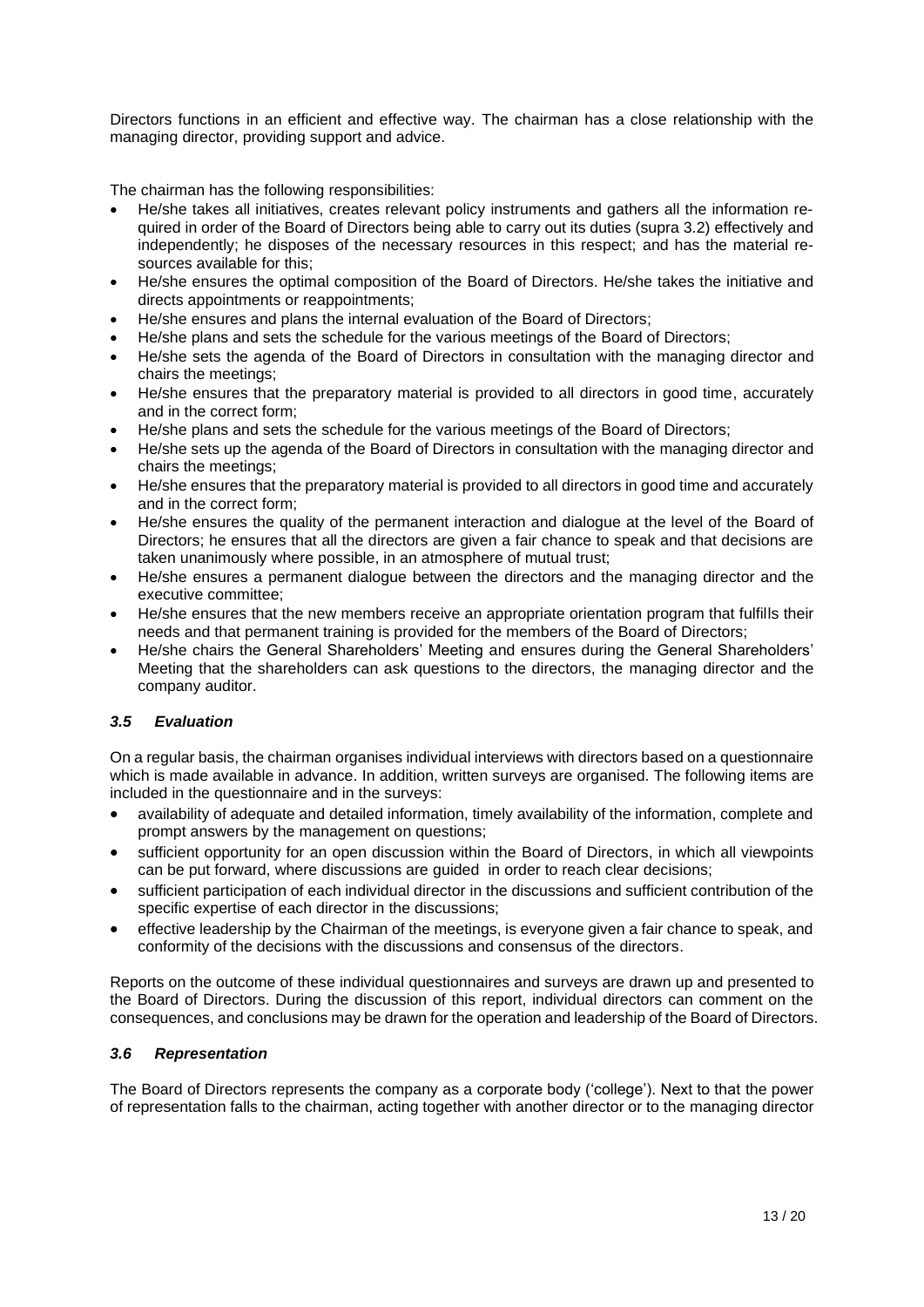within the framework of the day-to-day management. In addition, the Board of Directors or the managing director, respectively, can grant representative powers within the scope of their competences.

## <span id="page-13-0"></span>*3.7 Remuneration policy for non-executive directors*

For this section, see the Company's "remuneration policy" document, which is publicly available for consultation on the Company's website.

## <span id="page-13-1"></span>**4 ADVISORY COMMITTEES WITHIN THE BOARD OF DIRECTORS**

An audit & risk committee, remuneration committee and nomination committee have been set-up within the Board of Directors. The committees have an advisory role in relation to the Board of Directors and assist it in the specific areas on which they give advice. However the decision-making authority remains the collective responsibility of the Board of Directors.

Each committee comprises a minimum of three members. They are appointed by the Board of Directors (with the exception of the chairman of the audit & risk committee) for a period that does not exceed the (remaining) duration of the director's mandate. In composing the advisory committees, the Board of Directors takes into account the needs and qualifications for an optimal operation of the committee concerned. Moreover it ensures that the independent directors are able to provide effective input.

The Board of Directors supervises the advisory committees. The Board defines the tasks, composition and work method of the committees and establishes this in their charters.

Each committee is given the resources required to fulfill its task properly and may be assisted by external advisors. The committee justifies its activities and use of resources to the Board of Directors in a report. The chairman of each committee decides on the frequency and duration of the meetings, in consultation with the other members and in relation to the duties of the committee. A committee can only meet validly if at least half of the members are present.

The committees always strive to provide unanimous advice. If it is not possible to take a decision unanimously, the various points of view will be presented to the Board of Directors.

## <span id="page-13-2"></span>*4.1 Audit & risk committee: charter*

#### <span id="page-13-3"></span>*4.1.1 Composition*

The members of the audit & risk committee are all non-executive directors and at least one member is an independent director (as determined in Article 7:99, §2 of the BCAC). The Board of Directors ensures that the audit & risk committee is composed with sufficient balance in commitments and skills.

The meetings of the audit & risk committee are moreover attended by the managing director and the Chief Financial Officer*.* At least once a year the audit & risk committee will meet with the company auditor in the absence of all other persons with a view to the verification of its advice to the Board of Directors concerning the annual report and annual accounts.

The chairman of the Board of Directors cannot also be the chairman of the audit & risk committee, but he can be a member of it. The members of the audit & risk committee appoint the chairman of the audit & risk committee.

#### <span id="page-13-4"></span>*4.1.2 Authority*

The audit & risk committee ensures the group's accounting process and financial reporting. On the one hand it ensures that there are adequate internal controls of compliance with the legal and regulatory requirements and it supervises the quality of these controls. On the other hand it safeguards the quality and independence of the company auditor.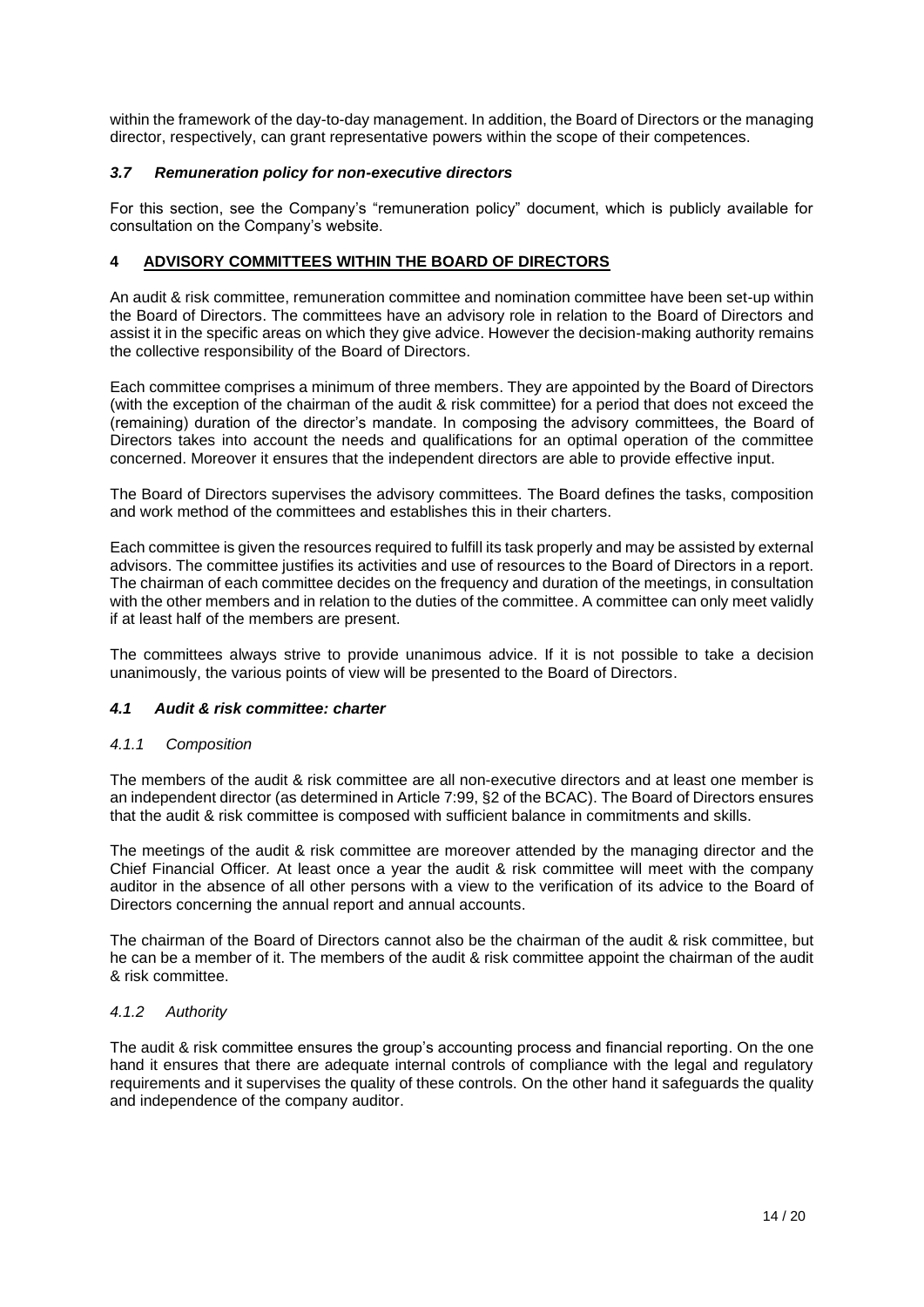More particularly the audit & risk committee has the following powers:

• Financial reporting

The audit & risk committee ensures that the financial reporting of the company gives a truthful, complete and consistent image of the group. In particular the audit & risk committee supervises the annual and periodical financial information before it is made public. It investigates all questions of an accounting nature, including issues of valuation in consultation, together with the company auditor. The audit & risk committee ensures that the accounting standards and valuation rules are complied with correctly and consistently. If necessary the audit & risk committee makes recommendations for amending these rules. In addition to special topics the audit & risk committee also analyses on an ongoing basis the current legal and tax disputes, as well as the off-balance sheet obligations and this on the basis of internally and externally prepared reports.

• Internal control and risk management

At least once a year the audit & risk committee assesses the internal control and risk management systems set-up by management, in order to ensure that the major risks (including the compliance risk with legislation and regulations) are identified, managed and acknowledged. It checks the statements concerning internal control and risk management included in the annual report. The committee also checks the specific regulations so that staff can express their concerns in confidence regarding possible inaccuracies in the financial reporting or other matters. If necessary, steps will be taken for appropriate and independent investigation into such matters, in proportion to the severity, and the committee ensures that these are followed-up and that staff members have direct access to the chairman of the audit & risk committee.

• Internal audit procedure

Gimv does not have a separate internal audit function and therefore deviates from recommendation 4.14 of the Code 2020. The audit & risk committee annually evaluates the need to set up an independent internal audit function and advises the Board of Directors on this. Until now, the Board of Directors and the audit & risk committee have always considered that an internal audit function is not strictly necessary.

After all, the evaluation of the systems of internal control is embedded in the financial department and the external audit. External parties are also called in on a thematic basis to obtain specialized advice regarding specific risk domains. The main systems of internal control are linked to the management of the portfolio and are mainly transaction related. From the central functions point of view, a thorough substantive control is carried out on the transactions initiated by the investment teams. This second-line audit is supplemented by an external audit.

Additional reasons for the absence of an internal audit function include the fact that Gimv has a relatively limited staff size, that an internal audit function would not be a full-time assignment, that a segregation of duties increases independence and, moreover, allows it to be tested against external experience. Moreover, the rigorous internal and external control systems in place lead to a comparable result.

## • External audit procedure

The audit & risk committee gives recommendations concerning the selection, appointment and, if applicable, reappointment of the company auditor and concerning his remuneration and other conditions of his appointment. In case of the external audit it has been decided in principle to have one and the same auditor for the entire Gimv group.

The audit & risk committee safeguards the independence of the company auditor. In accordance with the legal stipulations concerning the nature and scope of the prohibited/authorised side services, the audit & risk committee requests a report from the company auditor in which all the links he has with the company and the group are explained. The committee has drawn up a policy statement in which it divides the types of non-audit services into (i) services that are excluded in any event, (ii) services that are only permissible after investigation by the committee and (iii) services that are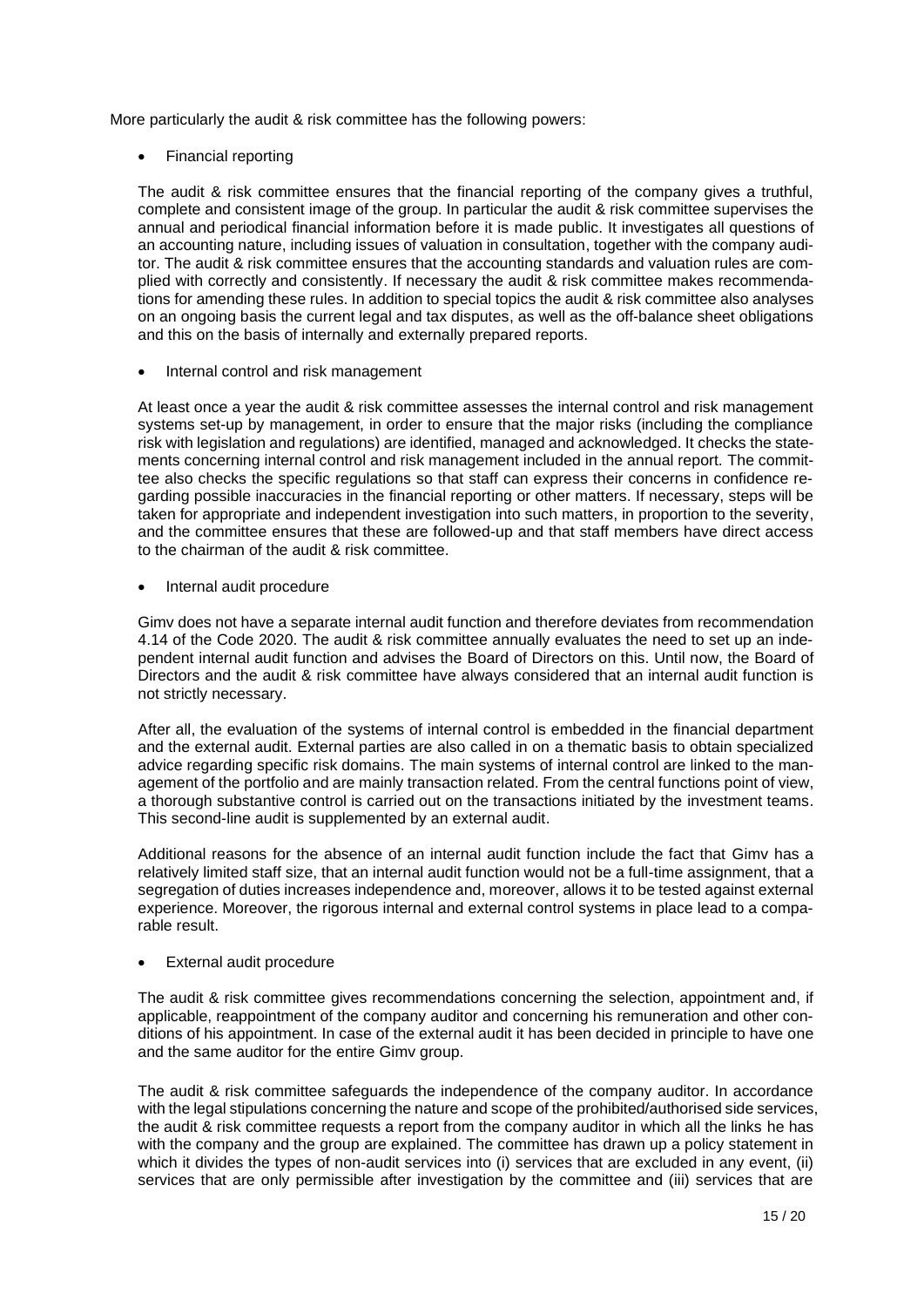permissible in any event. In deviation to the advisory role of the audit & risk committee, it has a decision-making authority regarding deviations to the legally provided 70% rule.

In view of the observance of the 70% rule Gimv applies the following procedure:

- the additional legal tasks assigned to, as well as the other services provided by the company auditor and the companies with which he has links or a form of co-operation, are subject to a strict approval procedure by the audit & risk committee;
- furthermore, Gimv inquires with the companies in which she holds more than 50% of the shareholding and their auditor, whether the auditor of Gimv has carried out tasks for them during the past financial year. Management of Gimv is after all usually not involved in the choice of service provider at the occasion of assigning tasks in portfolio companies;
- the company auditor also has internal systems which should allow him to timely detect conflicts of interest. Gimv can of course not give any guarantee about the accuracy and completeness.

Finally, Gimv has in this context laid down a specific procedure whereby the audit & risk committee authorises the managing director to decide upon such deviations and report about this to the audit & risk committee.

The audit & risk committee must be informed in good time of any possible problems that may have arisen during the activities of the auditor. The audit & risk committee investigates the effectiveness of the external auditing procedure and the way in which the management implemented the recommendations of the company auditor in their management letter. The audit & risk committee shall investigate problems that give rise to the voluntary resignation of the company auditor and must formulate recommendations relating to the response to be given.

### <span id="page-15-0"></span>*4.1.3 Operation*

The audit & risk committee meets at least quarterly to review the quarterly results, the half year results and the annual results.

The company secretary exercises the position of secretary of the audit & risk committee.

The audit & risk committee can at all times ask the managing director and the company auditor for special reports regarding all aspects of the company and all useful documents and information, and carry out any inspection it deems necessary.

#### <span id="page-15-1"></span>*4.1.4 Evaluation*

On a regular basis, and at least every three years, the audit & risk committee reviews its terms of reference and its own effectiveness and recommends any necessary changes to the board.

#### <span id="page-15-2"></span>*4.2 Remuneration committee: charter*

#### <span id="page-15-3"></span>*4.2.1 Composition*

Members of the remuneration committee are all non-executive directors of which the majority is independent (in accordance with article 7:100, §2 of the Belgian Companies and Associations Code). The chairman can either be the chairman of the Board of Directors or another non-executive director.

The meetings of the remuneration committee are furthermore attended by the managing director and the secretary of the Board of Directors, unless it relates to deliberations concerning their own remuneration.

#### <span id="page-15-4"></span>*4.2.2 Authority*

The principal task of the remuneration committee is to make proposals to the Board of Directors regarding the remuneration policy and the individual remuneration of members of the Board of Directors, the managing director and other members of the executive committee.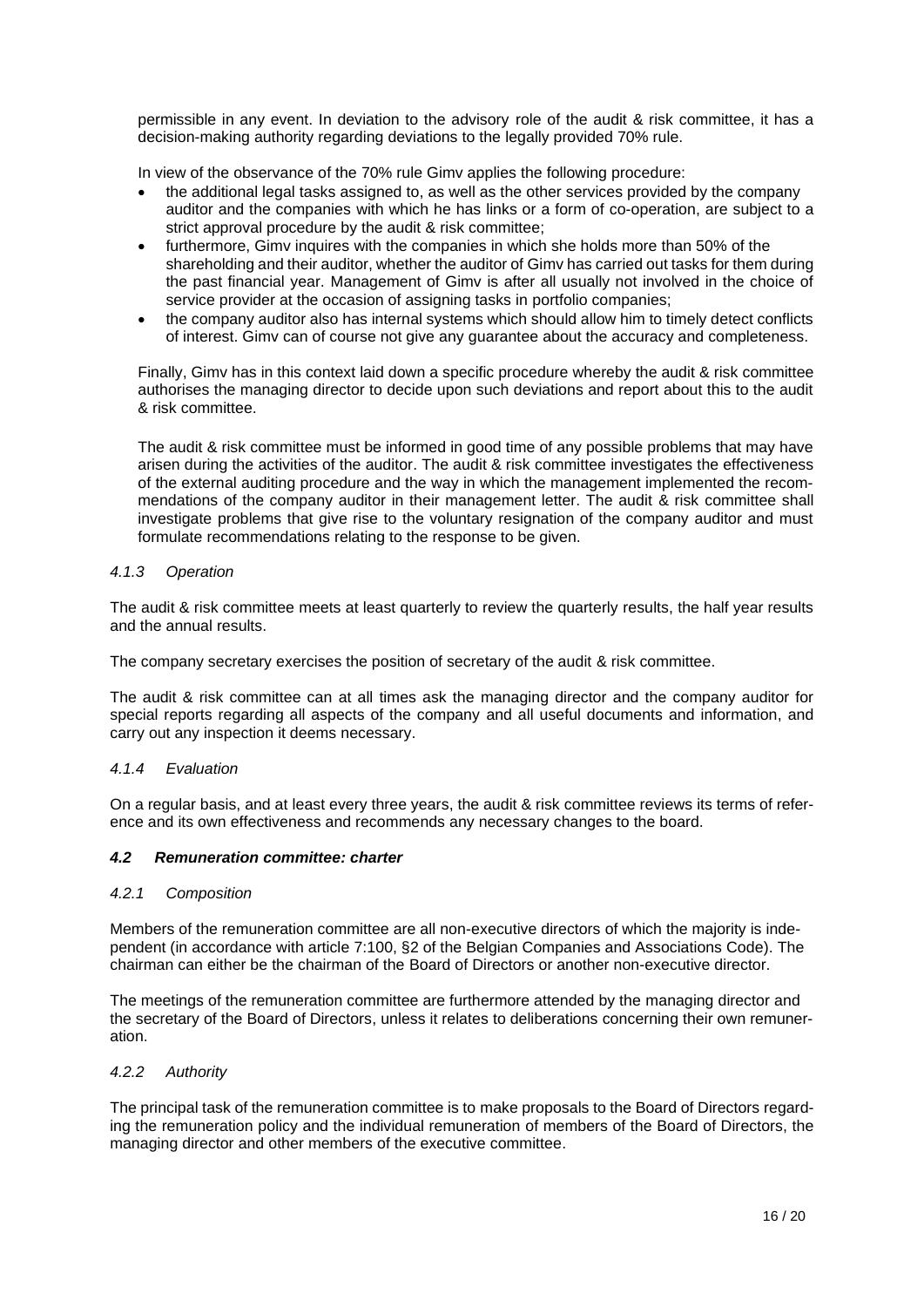In particular the remuneration committee advises the Board of Directors in relation to:

- the general guidelines and budgetary provision for the company's remuneration policy;
- how to work out, monitor and maintain a fair remuneration package for the managing director and the other members of the executive committee, in proportion to their contribution to the operation and success of the company, including bonuses and long-term incentive programmes;
- how to work out, monitor and maintain a fair remuneration package for the non-executive directors, including the chairman.

The remuneration committee advises the Board of Directors with a view to setting up and implementing a remuneration policy which is consistent with the general remuneration framework of the company and which aims to (i) attract, reward and retain the necessary talent, (ii) stimulate the strategic objectives taking into account the company's risk appetite and standards of conduct and (iii) promote sustainable value creation.

The remuneration committee is responsible for the annual remuneration report, which the Board of Directors approves of as a chapter in Gimv's annual report and in which the application of the remuneration policy during the past financial year is reported. De chairman of the remuneration committee annually explains the remuneration report to the Annual General Meeting. The remuneration report is submitted to the Annual General Meeting for approval by separate vote (in accordance with article 7:149 §3 of the Belgian Companies and Associations Code).

Also, the Board of Directors, upon proposal of the remuneration committee, submits the remuneration policy to the Annual General Meeting at least once every four years.

## <span id="page-16-0"></span>*4.2.3 Operation*

The remuneration committee meets at least twice per annum and also whenever a member of the committee requests so from the chairman.

The company secretary exercises the position of secretary of the remuneration committee.

#### <span id="page-16-1"></span>*4.2.4 Evaluation*

On a regular basis, and at least every three years, the remuneration committee reviews its terms of reference and its own effectiveness and recommends any necessary changes to the board.

#### <span id="page-16-2"></span>*4.3 Nomination committee: charter*

#### <span id="page-16-3"></span>*4.3.1 Composition*

The members of the nomination committee are all non-executive directors and in majority independent directors (as defined in recommendation 4.19 of the Code 2020). The chairman can either be the chairman of the Board of Directors or another non-executive director.

# <span id="page-16-4"></span>*4.3.2 Authority*

The nomination committee ensures an objective and professional management of the appointment procedure.

For this the nomination committee shall evaluate the size, composition and follow-up planning of the Board of Directors at regular intervals, adapt the procedure for appointing directors insofar as necessary and nominate candidates for appointment or reappointment.

The decisions on the appointment of members of the executive committee are taken by the Board of Directors on recommendation of the managing director and taking into account the recommendations of the nomination committee.

The Board of Directors of Gimv contains five directors who have been nominated by VPM and who are also directors of VPM. The nomination procedure for these directors therefore deviates from the procedure that applies to the other directorships and therefore also from recommendation 4.21 of the Code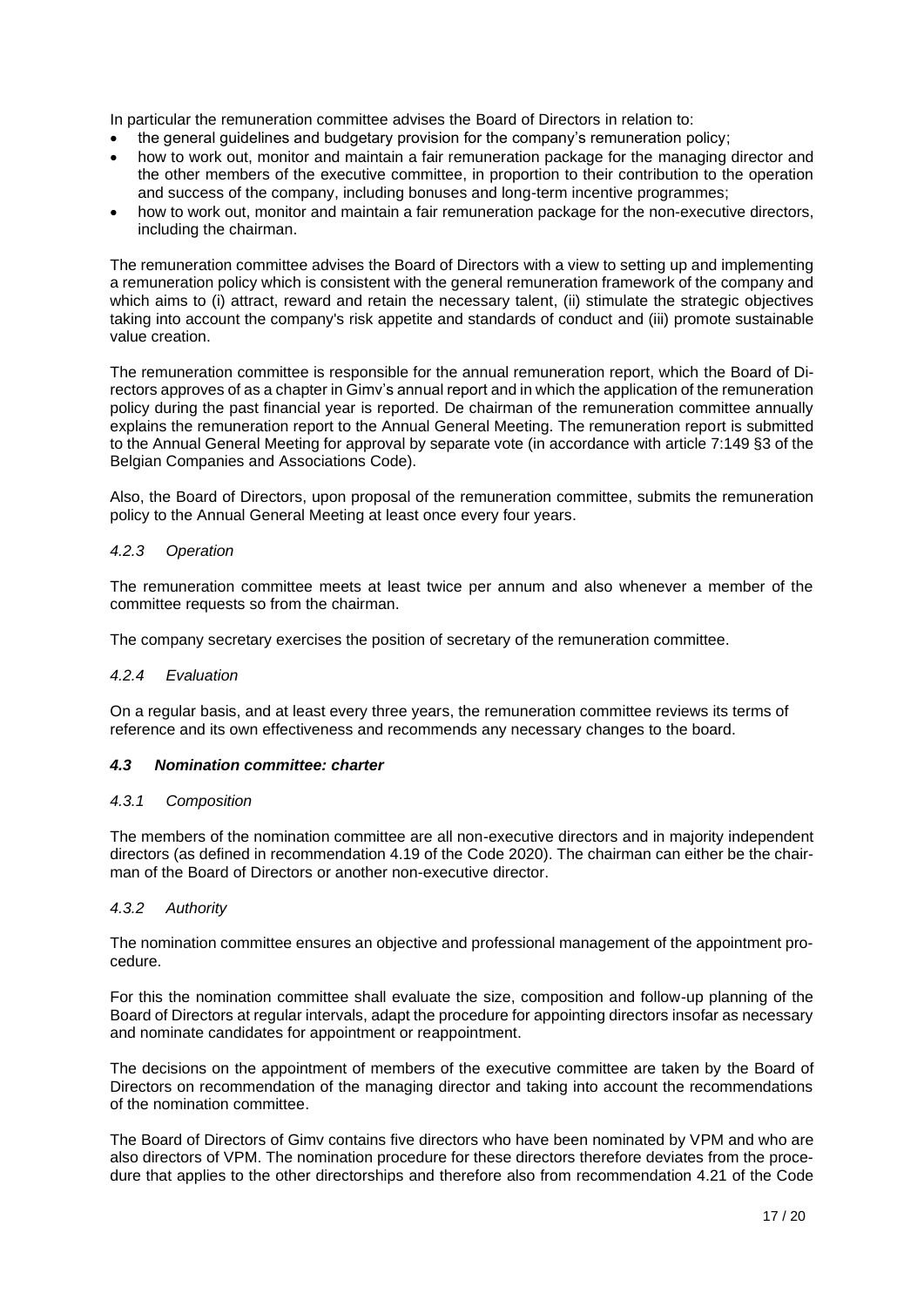2020. The Board of Directors of Gimv has no direct influence on the appointment procedure or selection criteria for the directors nominated by VPM. This situation is inherent to Gimv's shareholding (and the management agreement between VPM and the Flemish Region). This is a reality which Gimv should take into account. Nevertheless, during the nomination VPM ensures a good balance between and complementarity within the profiles of the directors.

## <span id="page-17-0"></span>*4.3.3 Operation*

The nomination committee meets whenever necessary. The chairman of the Board of Directors may not chair the meeting of the nomination committee when it relates to the appointment of his successor. He/she may, however, be present at the discussion.

The company secretary exercises the position of secretary of the nomination committee.

## <span id="page-17-1"></span>*4.3.4 Evaluation*

On a regular basis, and at least every three years, the nomination committee reviews its terms of reference and its own effectiveness and recommends any necessary changes to the board.

# <span id="page-17-2"></span>**5 DAY-TO-DAY MANAGEMENT**

## <span id="page-17-3"></span>*5.1 The operational day-to-day management*

## <span id="page-17-4"></span>*5.1.1 Managing director*

The Managing director is entrusted, within the framework of the general lines of policy defined by the Board of Directors, with the day-to-day management of the company. The managing director is also entrusted with the execution of the decisions of the Board of Directors and can represent on his own the company within the limits of the day-to-day management.

The managing director is also entrusted with the company's human resources policy:

- he ensures that the company has staff available to execute its strategy. He is also responsible for their training and for personal development*.* The managing director has in particular the authority to recruit, promote, dismiss and make agreements concerning the remuneration of individual members of staff, all this within the framework of the general remuneration policy.
- the managing director has furthermore the duty to draw up and carry out the annual budget, comprising an operational budget, an investment and divestment budget and an estimate of the anticipated profits. He indicates how the investment and divestment budget fits within the investment strategy established by the Board of Directors, in particular in relation to portfolio allocation and cash planning. The annual budget is submitted for approval to the Board of Directors in March as part of the annual update of the medium-term plan (MTP).

In order to make an adequate operational management possible the managing director is assisted in the execution of his duties by an executive committee, which operates under his exclusive responsibility.

He can also set up specific committees, under his responsibility, to which he can delegate specific authorities. The managing director ensures that the Board of Directors and the committees set-up by himself, through their respective chairmen, have the relevant information in due time to realise their duties appropriately.

<span id="page-17-5"></span>The managing director informs the chairman of investment and divestment projects, events that may influence the strategy, market position and liability of the company, any interesting developments in participations and the decisions that should be taken in that regard. The chairman can make his point of view known and, if applicable, notify the Board of Directors. The chairman can attend the meetings of the executive committee and the investment committee, when he deems it useful to complement his information.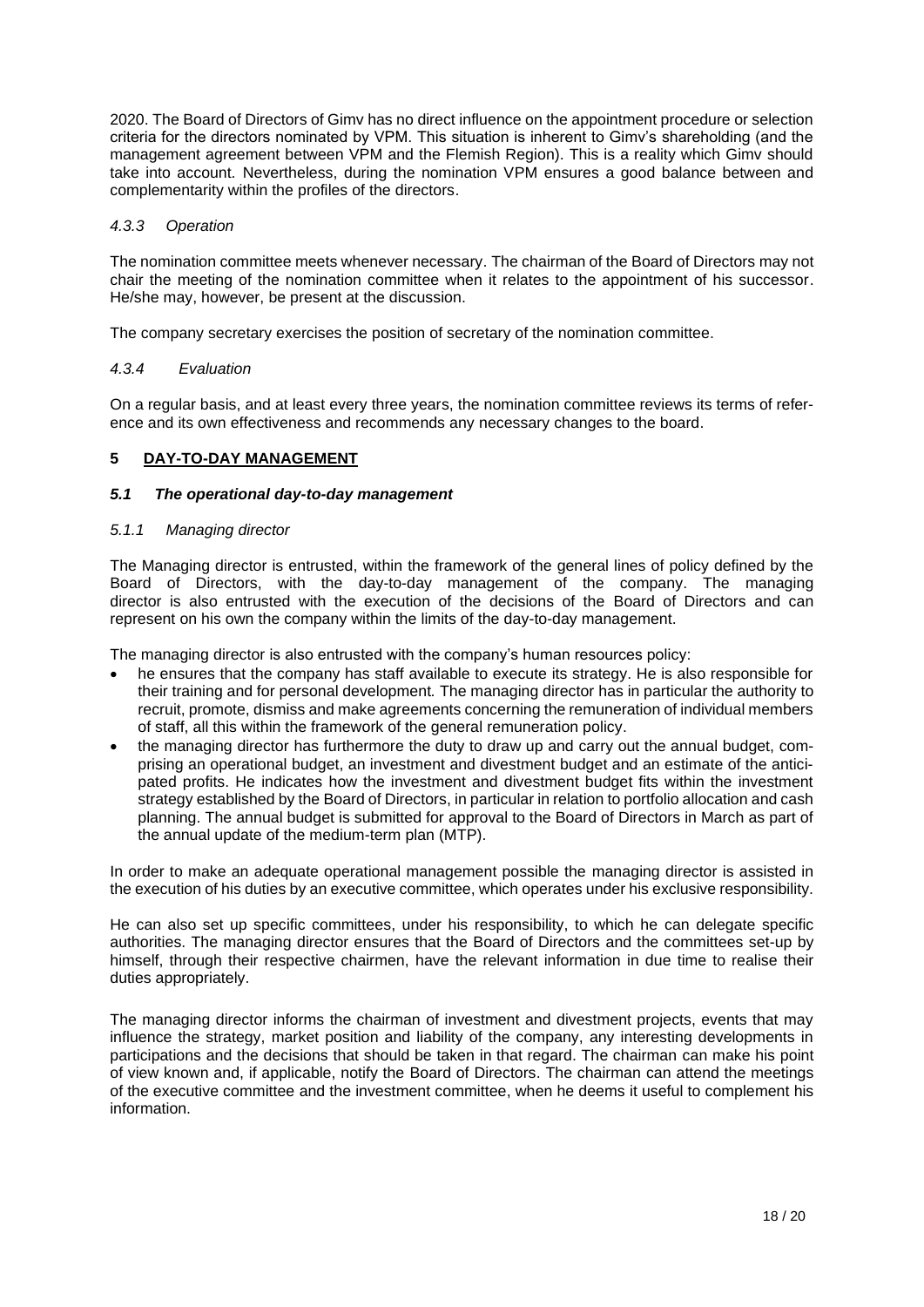# *5.1.2 Executive committee*

In addition to the managing director, the executive committee consists of the Chief Financial Officer, the Chief Legal Officer and the Investment Platform Heads.

In principle, the executive committee meets once every two weeks and also whenever convened by the managing director.

The executive committee advises the managing director and supports him in the fulfilling of the following tasks:

- running the company;
- setting up internal controls, based upon the framework approved by the board and under its supervision;
- preparing complete, timely, reliable and accurate financial statements of the company for the board, in accordance with the applicable accounting standards and policies of the company;
- preparing the company's required disclosure of the financial statements and other material financial and non-financial information;
- presenting the board a balanced and understandable assessment of the company's financial situation;
- providing the board in due time with all the information necessary to enable the board to carry out its duties;
- being responsible and accountable to the board for the discharge of its responsibilities.

## <span id="page-18-0"></span>*5.1.3 Gimv Compliance & ESG Office*

The Gimv Compliance & ESG Office, in addition to the managing director, also consists of the Chief Legal Officer, the Chief Financial Officer and the person with responsibility for the company's compliance operations.

The Gimv Compliance & ESG Office is responsible for:

- the way in which compliance is structured within the company
- identifying and periodically evaluating the compliance risks to which the company is exposed
- developing relevant compliance programs and procedures (with the Gimv Code of Conduct and Gimv Dealing Code as a foundation) as well as its application and effectiveness in practice
- raising awareness about compliance within the organization, including organizing compliance training
- periodic reporting on the compliance operation of the company to the audit & risk committee
- maintaining a good relationship with the relevant external compliance stakeholders, including supervisory authorities
- promoting an appropriate compliance culture at the level of the company's portfolio companies
- developing and follow-up of a sustainability strategy tailored to Gimv as a responsible company and investor, facilitating maximum interaction in this regard between the company and all internal and external stakeholders involved and periodic reporting on this to the Board of Directors of the company.

# <span id="page-18-1"></span>*5.2 Investment and divestment decisions*

In consultation with the managing director, the Board of Directors determines the investment strategy with regard to:

- the preferred product markets and geographic markets, sectors and technologies for investment;
- the financing techniques used to this end:
- the preferred general profiles of target companies;
- the general features of deal structures.

Within this investment strategy, investment and divestment decisions are made as follows:

• by the investment committee of Gimv for initial investment amounts below 7,5 million EUR and for follow-on investments up until 11,25 million EUR;